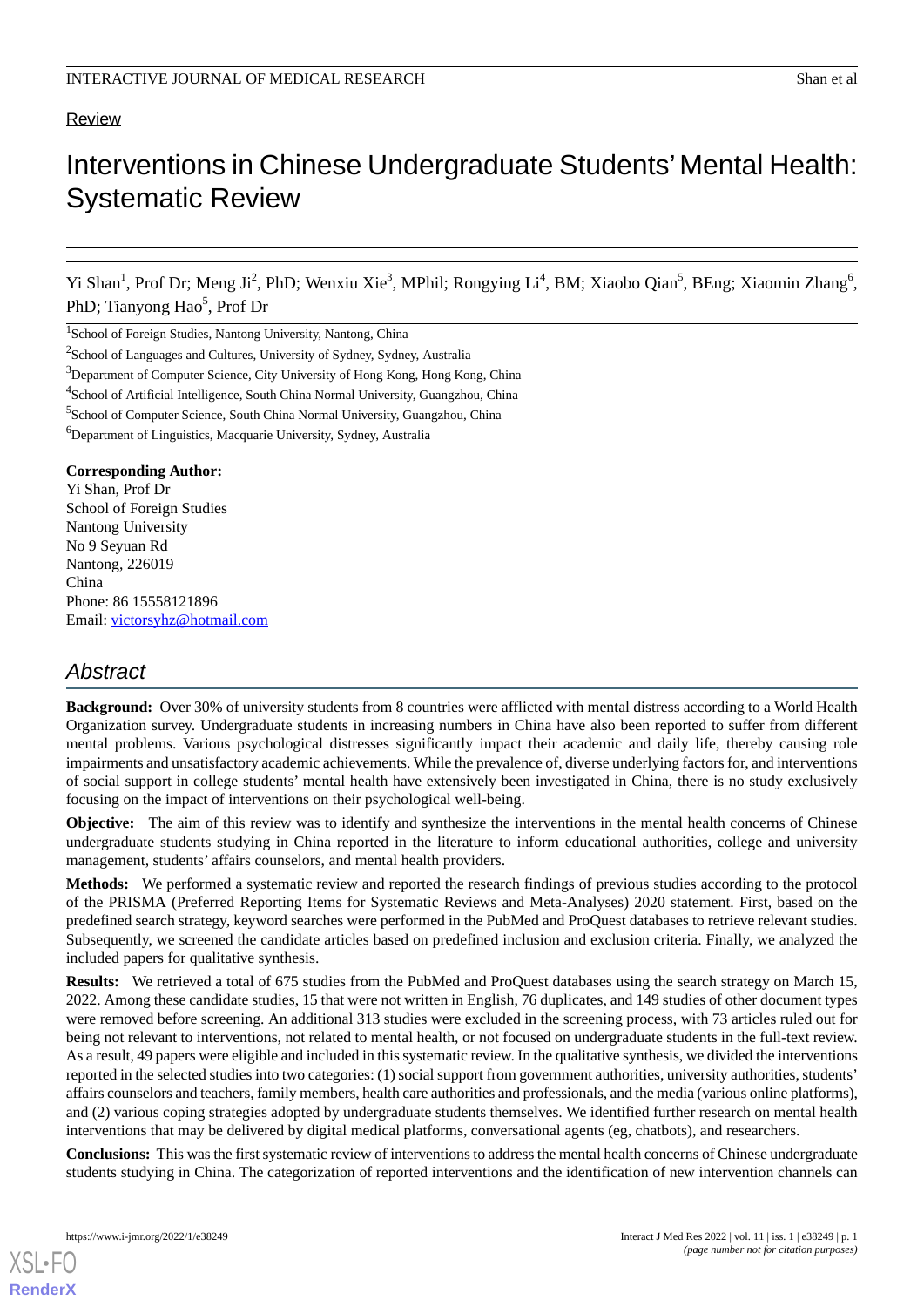effectively inform stakeholders. Interventions for undergraduate students' mental health is a research topic worth further investigation.

*(Interact J Med Res 2022;11(1):e38249)* doi:  $10.2196/38249$ 

#### **KEYWORDS**

systematic review; intervention; mental health; depression; anxiety; stress; Chinese undergraduate students

# *Introduction*

#### **Background**

Over 30% of university students from 8 countries were afflicted with mental distress according to a World Health Organization survey [[1\]](#page-10-0). Undergraduate students in increasing numbers in China have also been reported to suffer from different mental problems [\[2](#page-10-1)], including depression, compulsion, anxiety, and interpersonal sensitivity [[3-](#page-10-2)[6\]](#page-10-3). Students experienced different degrees of depressive symptoms in different parts of China, with an incidence of 9.7% in Eastern and Western China, 11.7% in Harbin, 11.8% in 6 universities in Wuhan, 16.8% in Anhui, and 32.82% in Western Liaoning [[7-](#page-10-4)[11](#page-10-5)]. Transitioning from adolescence to adulthood while leaving home to attend colleges requires facing many challenges independently [[12\]](#page-11-0), which causes an increase in symptoms of depression, anxiety, and stress [\[13](#page-11-1)[-15](#page-11-2)]. Various psychological distresses significantly impact the academic and daily lives of students, thereby causing role impairments and unsatisfactory academic achievements [[16](#page-11-3)[-18](#page-11-4)].

Given the prevalence of mental disorders in 28.4% of Chinese college students [\[19](#page-11-5)], studies have been performed to identify the various underlying contributing factors such as interpersonal relationships [[6\]](#page-10-3); multiple factors from individuals, families, schools, and society [\[12](#page-11-0)]; gender and income [[20](#page-11-6)[,21](#page-11-7)]; academic stress and load, financial difficulty, departure from home, unstable family, and bullying on campus [\[3](#page-10-2),[4](#page-10-6)[,22](#page-11-8),[23\]](#page-11-9); personal behaviors and social settings [\[24\]](#page-11-10); and lack of physical activities [[25\]](#page-11-11). Pinpointing these factors contributing to college students' mental distress facilitates developing effective mental health interventions to reduce potential adverse impacts on their psychological well-being. Mental health promotion and prevention are needed to improve the mental health condition of college students who are especially vulnerable to pressure and other mental health issues [[26\]](#page-11-12), which will contribute to their overall well-being [[27\]](#page-11-13). While the prevalence of, diverse underlying factors for, and interventions of social support in college students' mental health have been extensively investigated in China, there is no study exclusively addressing the interventions for their mental health concerns.

#### **Interventions in the Literature**

Social support has proven to be one of the most critical and effective interventions to mitigate mental health risks imposed on college students [\[28](#page-11-14)-[30\]](#page-11-15). Social support is a form of mutual communication and connection network, including emotional support, instrumental support, and informational support [[31\]](#page-11-16). Such support has been strongly associated with mental health among college students [\[32](#page-11-17)]. When obtaining robust social support from friends, family, and teachers, university students

 $XS$  $\cdot$ FC **[RenderX](http://www.renderx.com/)** had better mental health to sustain themselves against crises and stress [\[32](#page-11-17)]. Social support was proven to moderate the relationship between stress and depression [[33\]](#page-11-18). High levels of social support could buffer mental health concerns [\[34](#page-12-0)].

Various therapies are also effective mental health interventions. Several therapies have showed effects on par with those of pharmacological treatment [[35\]](#page-12-1), including psychotherapy [[36\]](#page-12-2), interpersonal therapy [\[37](#page-12-3)], problem-solving therapy [[38\]](#page-12-4), supportive therapy [[39\]](#page-12-5), psychoeducation [[40\]](#page-12-6), and exercise/physical activity [\[41](#page-12-7)].

Universities have traditionally been providing mental health services in clinical settings, such as face-to-face individual or group-based consultations [[42\]](#page-12-8). However, the available resources of many universities are too limited to support comprehensive approaches to students' mental health, and students are frequently unwilling to visit traditionally structured student counseling centers for help [[42,](#page-12-8)[43](#page-12-9)]. Therefore, it is necessary to identify effective mental health interventions that can be delivered to students in virtual settings and cover the spectrum of interventions from prevention to treatment [[44\]](#page-12-10).

Mowbray et al [\[44](#page-12-10)] developed internet-based interventions that were designed to promote mental health help-seeking, including a mental health literacy/destigmatization intervention, a feedback intervention, and a help-seeking list intervention. Web-based depression and anxiety interventions have been confirmed to be effective for treating common mental disorders [\[45](#page-12-11),[46\]](#page-12-12).

#### **Objective**

The aim of this review was to identify and synthesize the interventions addressing the mental health concerns of Chinese undergraduate students studying in China reported in the literature. The synthesized interventions are expected to inform stakeholders, including educational authorities, college and university management, students' affairs counselors, and mental health providers.

# *Methods*

#### **Study Design**

To analyze and synthesize the interventions focused on the mental health of Chinese undergraduate students studying in China, we performed a systematic review and reported the research findings according to the protocol of the PRISMA (Preferred Reporting Items for Systematic Reviews and Meta-Analyses) 2020 statement [\[47](#page-12-13)]. We applied keyword searches to retrieve publications related to this research topic in two databases (PubMed and ProQuest), and screened the candidate articles based on the predefined inclusion and exclusion criteria. Finally, we analyzed the included papers for qualitative synthesis.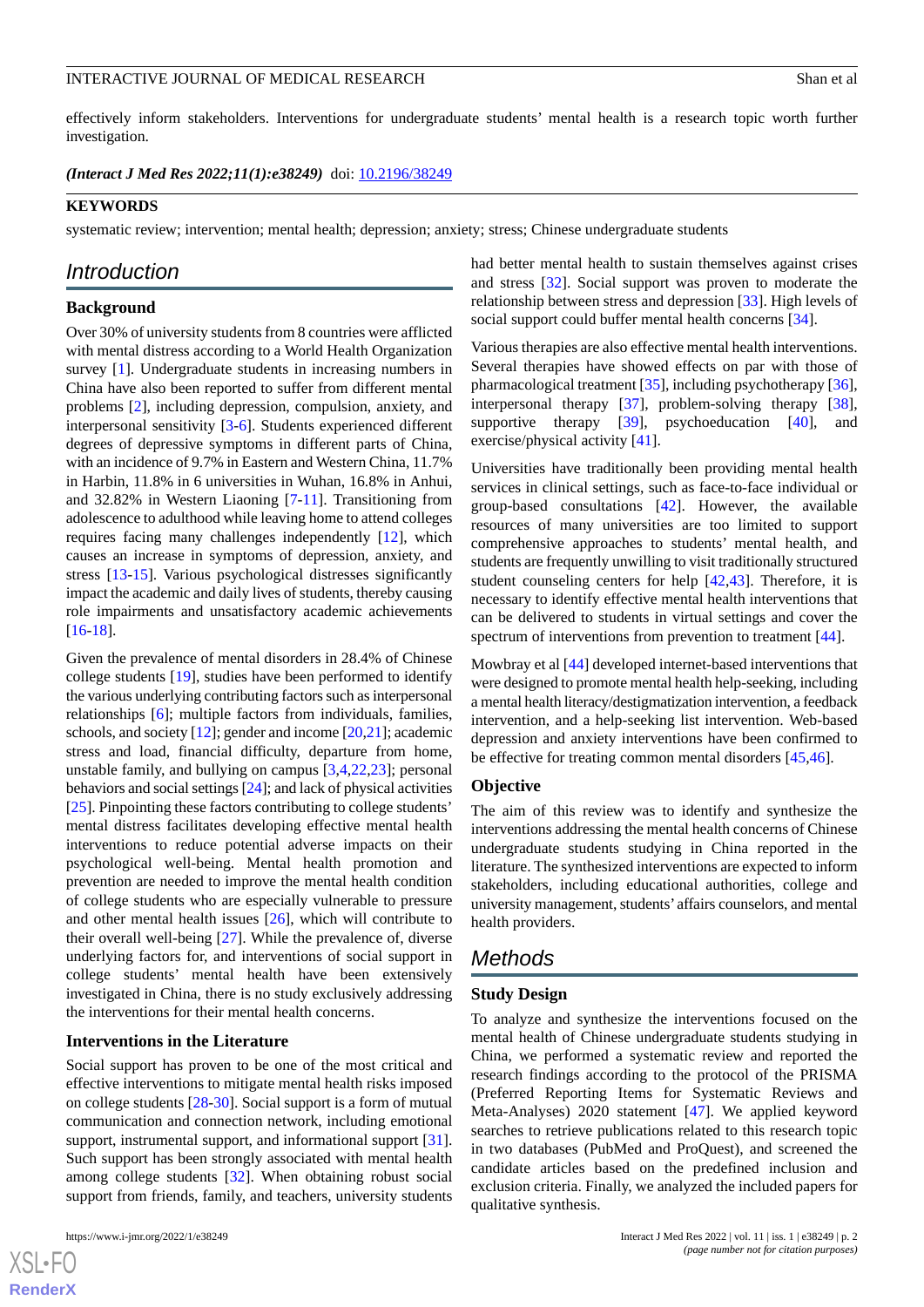# **Search Strategy**

We searched the PubMed and ProQuest databases to identify relevant studies. Based on the studies mentioned in the Introduction, we defined undergraduates'mental health concerns as issues related to depression, anxiety, stress, and disorder. Drawing on these keywords, we designed the following search strategy for this review: ((college student [Title/Abstract]) OR (university student [Title/Abstract]) OR (student [Title/Abstract])) AND ((digit\* [Title/Abstract]) OR (online [Title/Abstract])) AND ((mental health [Title/Abstract]) OR (mental disorder [Title/Abstract]) OR (depression\* [Title/Abstract]) OR (anxiety [Title/Abstract]) OR (disorder [Title/Abstract]) OR (stress [Title/Abstract])) AND (intervention) AND ((Chinese) OR (non-English) OR (Chinese-speaking)). Considering that many relevant articles were not published in peer-reviewed journals, we considered both peer-reviewed and nonpeer-reviewed articles in this systematic review. We did not impose any restrictions on the publication date of the candidate articles to retrieve all papers related to this topic. On March 15, 2022, we retrieved the candidate studies from the PubMed and ProQuest databases using the above search strategy. The keywords of the strategy were searched in the titles and abstracts of the candidate articles.

# **Study Selection Criteria**

Papers that were not written in English were excluded because translation of the articles was not feasible or reliable. Additionally, we only included journal articles and excluded other article types (eg, review papers, letters, reports, and editorials).

This systematic review focused on the interventions in the mental health of Chinese undergraduate students in China. Therefore, the following criteria had to be satisfied in the selection of eligible papers: (1) the target population is undergraduate students; (2) the undergraduate students are Chinese who study in colleges and universities in China; and (3) the candidate articles need to be related to interventions for undergraduate students' mental health or mental disorder problems, including depression, anxiety, and stress. Articles that were focused on undergraduate students' mental health or mental disorder problems but involved no interventions, and those focused on interventions addressing the mental health or mental disorder problems of Chinese undergraduate students studying in countries other than China were excluded from this review.

#### **Screening and Article Selection**

We used Microsoft Excel to collect and manage the data of the candidate papers, including author, year of publication, country, target population (participants), study design/method, interventions, and limitations. The screening of the eligible studies was performed in the following two steps. First, two reviewers (YS and YC) reviewed the titles and abstracts of the candidate articles, excluding those that were not related to interventions addressing the mental health concerns of Chinese undergraduate students studying in China. Papers whose eligibility was unclear were retained for the full-text review. Second, six reviewers (YS, YC, XQ, RL, XW, and TL) reviewed the full texts of the remaining articles independently. Any controversies were resolved through discussing and consulting with two additional authors (MJ and WX) to make final decisions at the panel meeting of all members of the research team.

# **Data Extraction**

We extracted data in light of our research objective to collect key information from eligible articles. The data extraction was performed by six researchers (YS, YC, XQ, RL, XW, and TL) independently, and reviewed and cross-checked by two researchers (MJ and WX). Any discrepancies were addressed through a consensus discussion at the panel meeting of all members of the research team.

# **Data Analysis and Synthesis**

It was not feasible to conduct a meta-analysis owing to the expected variety of study designs, mental health interventions, and study limitations. As such, a descriptive analysis was carried out to summarize the data extracted from the included papers.

# *Results*

# **Search Results**

We retrieved a total of 675 studies from the PubMed and ProQuest databases using the search strategy. Among these candidate studies, 15 that were not written in English, 76 duplicates, and 149 studies of other document types were removed before screening. An additional 313 studies were excluded in the screening process, with 73 articles ruled out for being not relevant to interventions, not related to mental health, or not including undergraduate students in the full-text review. As a result, 49 papers were deemed to be eligible and included in this systematic review. The PRISMA flowchart of the screening and reviewing processes is provided in [Figure 1](#page-3-0).

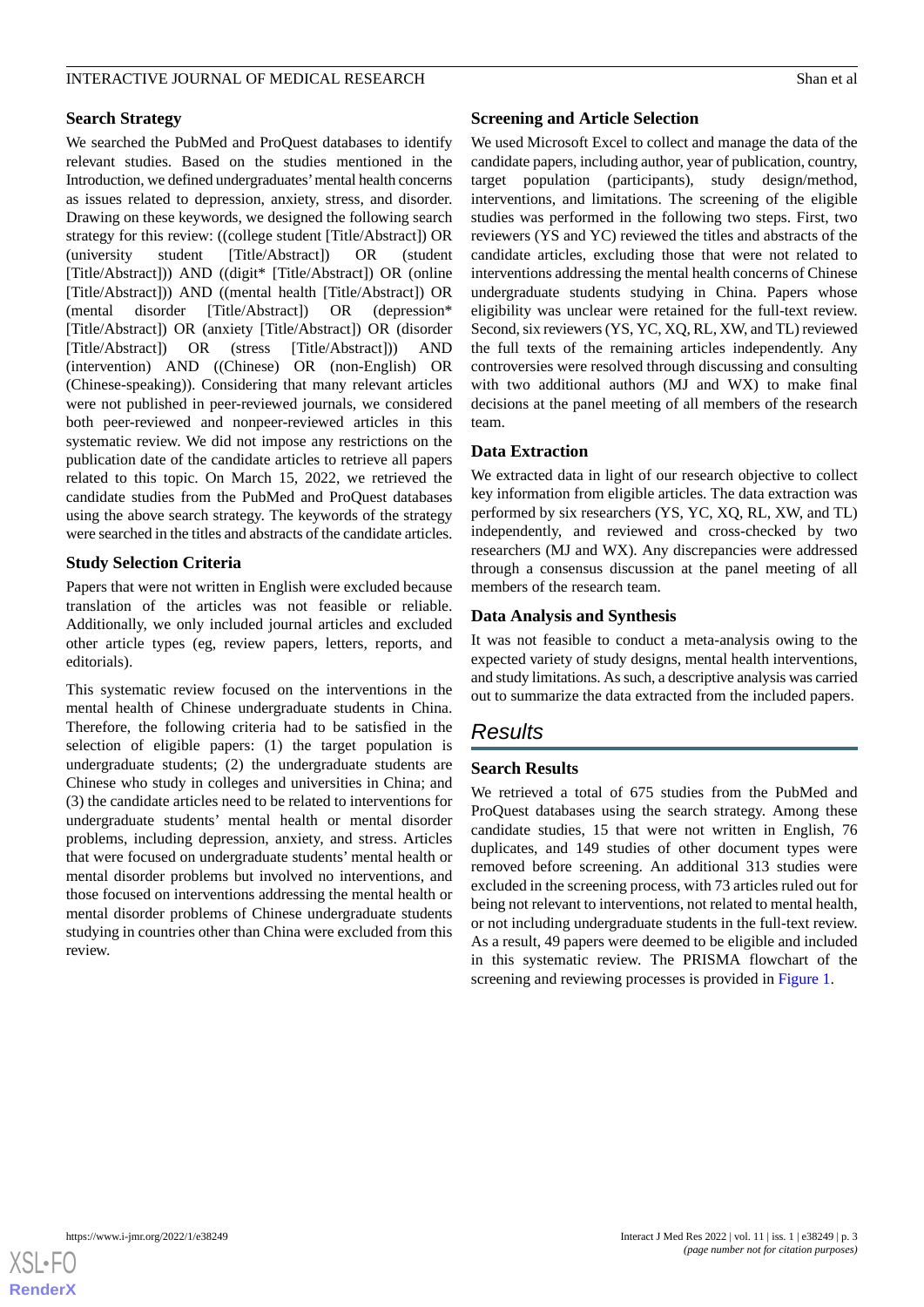

<span id="page-3-0"></span>**Figure 1.** PRISMA (Preferred Reporting Items for Systematic Reviews and Meta-Analyses) flowchart of the selection of eligible studies.

#### **Characteristics of Included Studies**

The following items of the extracted data were obtained: publication information (name of authors, country, and publication year), target population (participants), study design (research methods), interventions, and limitations. Table S1 in [Multimedia Appendix 1](#page-10-7) describes these characteristics of the 49 included studies.

Interventions in the mental health of Chinese undergraduate students studying in China have only recently attracted scholarly attention, as evidenced by the fact that all 49 included studies [[2](#page-10-1)[,12](#page-11-0),[26](#page-11-12)[,48](#page-12-14)-[93\]](#page-14-0) were published between 2020 and 2022, including 11 (22%) published in 2020, 33 (67%) published in 2021, and 2 (4%) published in 2022. This indicates the worsening mental health condition of this particular population in recent years, especially in the context of the repeated resurgences of the COVID-19 pandemic, which increased the stress of college students and exposed them to new frustrating stressors that caused various mental health concerns [\[2\]](#page-10-1). Given college students' high stress and anxiety levels during the COVID-19 pandemic [\[88](#page-14-1)], 35 (71%) of the 49 studies [[2,](#page-10-1)[12](#page-11-0),[48](#page-12-14),[49,](#page-12-15)[52](#page-12-16)[-58](#page-13-0),[61](#page-13-1)-[64](#page-13-2)[,67-](#page-13-3)[69](#page-13-4)[,72](#page-13-5)-[77](#page-14-2),[81-](#page-14-3)[89](#page-14-4)[,91](#page-14-5),[92](#page-14-6)] investigated the COVID-19–induced mental health concerns of Chinese undergraduate students and proposed specific interventions in response to the severity of the psychological impact of COVID-19 [[87\]](#page-14-7).

The included studies were primarily conducted as cross-sectional surveys via online questionnaires. The main limitation of these

[XSL](http://www.w3.org/Style/XSL)•FO **[RenderX](http://www.renderx.com/)**

studies is that self-reported online questionnaires are likely to result in a certain degree of recall bias and response bias due to the stigma attached to mental health conditions.

#### **Undergraduates' Mental Health Concerns**

In the 49 included studies, we identified the following forms of mental health concerns: depression, anxiety, stress, interpersonal sensitivity, fear, distress, psychological disorders, self-harm/suicidal, insomnia, obsessive interpersonal sensitivity, trauma, negative emotions, and insecurity.

#### **Categorization of Mental Health Interventions**

#### *Overview*

The interventions proposed in the included studies can be divided into two broad categories: social support and coping strategies. Social support was provided by government authorities [\[49](#page-12-15)[,52](#page-12-16)-[54](#page-12-17)[,61](#page-13-1),[62](#page-13-6)[,68](#page-13-7),[72](#page-13-5)[,84](#page-14-8),[86](#page-14-9)[-88](#page-14-1)]; university authorities [[12](#page-11-0)[,48](#page-12-14),[50,](#page-12-18)[51,](#page-12-19)[53](#page-12-20)[-55](#page-12-21),[57-](#page-13-8)[59](#page-13-9),[62,](#page-13-6)[64](#page-13-2),[65,](#page-13-10)[67](#page-13-3),[69,](#page-13-4)[91](#page-14-5),[93\]](#page-14-0); students' affairs counselors and teachers [\[54](#page-12-17),[75](#page-13-11)[,83](#page-14-10)-[85,](#page-14-11)[87](#page-14-7),[93\]](#page-14-0); family members [\[52](#page-12-16),[54,](#page-12-17)[57](#page-13-8),[83,](#page-14-10)[94](#page-14-12)]; health care authorities and professionals [\[52](#page-12-16),[63,](#page-13-12)[66](#page-13-13),[75,](#page-13-11)[77](#page-14-2)-[79,](#page-14-13)[87](#page-14-7)]; researchers [\[70](#page-13-14),[85\]](#page-14-11); and media-, internet-, and smartphone-based interventions [[26,](#page-11-12)[53,](#page-12-20)[55](#page-12-21)[,56](#page-13-15),[60,](#page-13-16)[71,](#page-13-17)[73](#page-13-18)[,75](#page-13-11),[77,](#page-14-2)[80,](#page-14-14)[81\]](#page-14-3). Positive coping strategies were adopted by undergraduate students themselves [[52,](#page-12-16)[82,](#page-14-15)[83](#page-14-10)[,85](#page-14-11),[86,](#page-14-9)[89,](#page-14-4)[92](#page-14-6)[,93](#page-14-0)]. In addition, negative coping strategies were also reported in a few studies [[52](#page-12-16)[,59](#page-13-9),[74](#page-13-19)[,75](#page-13-11),[89\]](#page-14-4). All of the interventions are listed in [Table 1.](#page-4-0)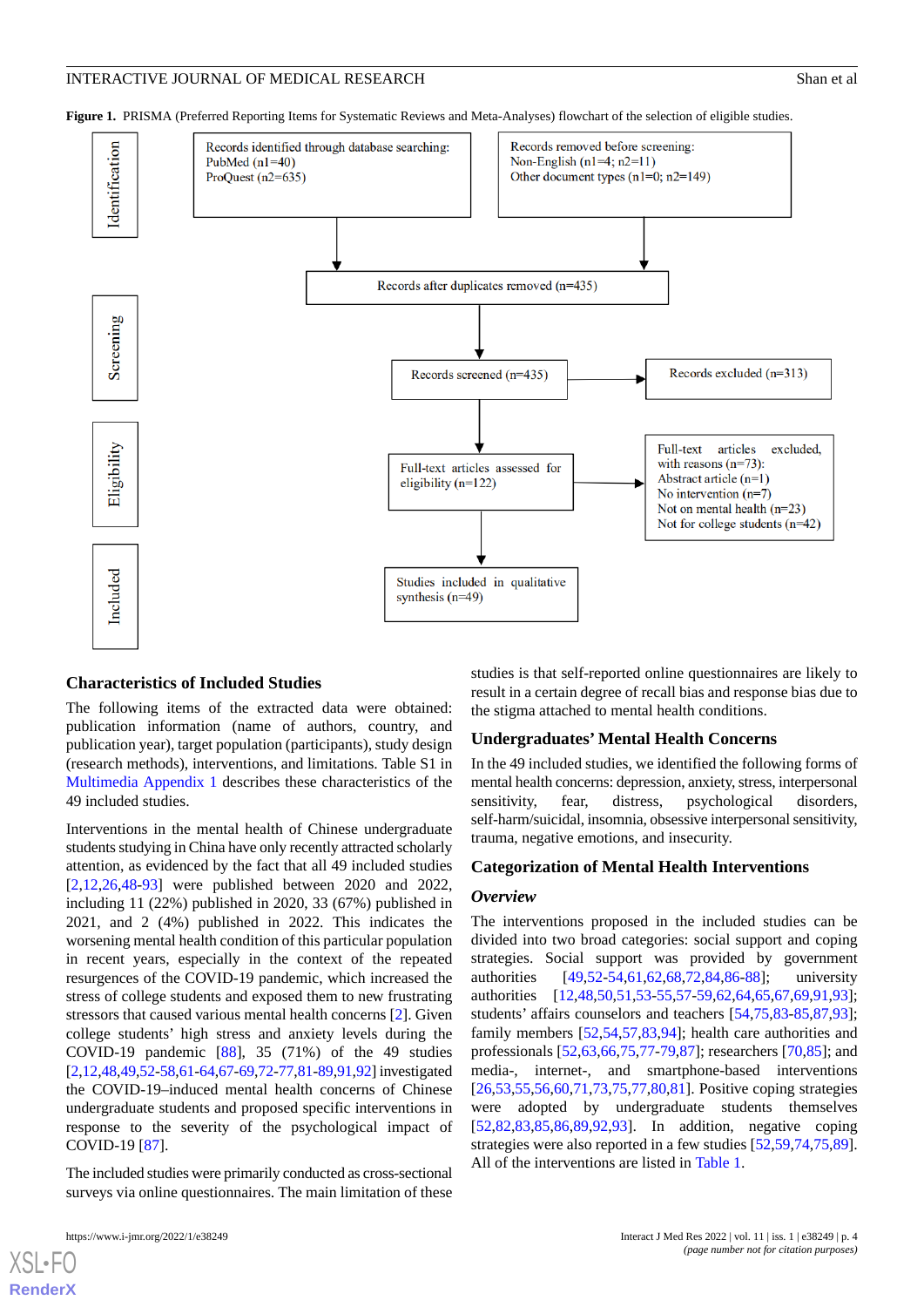<span id="page-4-0"></span>**Table 1.** Interventions reported in the 49 included studies.

| Reference                          | Interventions, conclusions, and recommendations                                                                                                                                                                                                                                                                                                                                                                                                                                                                                                                                                                                                                   |
|------------------------------------|-------------------------------------------------------------------------------------------------------------------------------------------------------------------------------------------------------------------------------------------------------------------------------------------------------------------------------------------------------------------------------------------------------------------------------------------------------------------------------------------------------------------------------------------------------------------------------------------------------------------------------------------------------------------|
| Huang et al $[2]$                  | Active coping strategies helped improve their psychological well-being; family support was particularly important for maintaining<br>mental health and ameliorating mental health challenges in this major health crisis; suitable psychointervention, routine screening<br>for risk behaviors, and provision of further social support are needed for undergraduate students in the COVID-19 pandemic or<br>other emergency public health events                                                                                                                                                                                                                 |
| Lei et al $[12]$                   | Universities should develop a care culture and environment that supports the life adjustment of college students, promotes cul-<br>tural and sports activities, and facilitates the expansion of social networks; mental health education and psychological counseling<br>services should be strengthened, including hotlines offering timely help to address students' urgent needs; early detection and<br>effective management of mental health problems can effectively reduce serious mental health disorders                                                                                                                                                |
| Mak et al $[26]$                   | Internet-based cognitive behavioral and mindfulness training programs are effective, which can be easily incorporated into ex-<br>isting service provision portfolios that promote mental health and reduce psychological distress to ultimately promote mental<br>health among college students and young working adults                                                                                                                                                                                                                                                                                                                                         |
| Yu et al $[48]$                    | Screening for ACEs <sup>a</sup> , and strength-based, trauma-informed interventions on fostering resilience are needed to promote mental<br>well-being among Chinese young adults                                                                                                                                                                                                                                                                                                                                                                                                                                                                                 |
| Zhang et al $[49]$                 | In practical interventions, authorities (eg, governments and universities) should first focus on improving efficacy appraisal by<br>providing psychological support to gain the trust of college students so that they believe in and comply with scientific prevention<br>and control measures. By inviting psychiatrists to deliver lectures, authorities can reasonably and effectively enhance the public<br>information of COVID-19-related knowledge and scientific prevention and control measures.                                                                                                                                                        |
| Shen et al $[50]$                  | It is important to address ADHD <sup>b</sup> symptoms among students with anxiety; it is of importance to screen medical students for<br>anxiety disorders to better promote the mental health and well-being of this population and better prevent suicidal behaviors                                                                                                                                                                                                                                                                                                                                                                                            |
| Sze et al $[51]$                   | Given its associations with negative emotions and other aspects of health, screening and management of EE <sup>c</sup> may improve<br>multiple areas of health and well-being                                                                                                                                                                                                                                                                                                                                                                                                                                                                                     |
| Zhao and Zhou<br>$\left[52\right]$ | It is critical for policymakers, public health agencies, parents, psychologists, and health care staff to remain sensitive to the po-<br>tential negative consequences of ubiquitous social media exposure; the general public, especially those who have been directly<br>or indirectly traumatized by COVID-19, could be advised to avoid excessive social media use and learn effective emotion regu-<br>lation strategies (eg, reappraisal) to reduce negative emotions induced by news coverage                                                                                                                                                              |
| Yu et al $[53]$                    | The government can open free psychological hotline consultations to help college students solve their                                                                                                                                                                                                                                                                                                                                                                                                                                                                                                                                                             |
|                                    | psychological problems; the media should release correct information in a timely manner and prevent the spread of rumors;<br>universities can actively organize health education activities and encourage college students to arrange their time reasonably<br>and take the initiative to find a suitable way to relieve stress during home quarantine                                                                                                                                                                                                                                                                                                            |
| Li and Peng [54]                   | Adopting positive coping strategies may enhance social support that in turn relieves anxiety. The effect of social support, espe-<br>cially family and counselor support, can decrease anxiety in coping with the COVID-19 pandemic cognitively and behaviorally.<br>Policymakers and school administrators should encourage meaningful communication between family members and activate<br>effective counseling services to maintain positive mental health                                                                                                                                                                                                     |
| Wang et al [55]                    | Reducing SNS <sup>d</sup> addiction and mental problems by conducting interventions using cognitive behavioral approaches; screening<br>for and addressing excessive SNS use are needed to prevent SNS addiction and mental distress among young people.                                                                                                                                                                                                                                                                                                                                                                                                          |
| Sit et al $[56]$                   | Evidence-based digital mental health interventions                                                                                                                                                                                                                                                                                                                                                                                                                                                                                                                                                                                                                |
| Liang et al [57]                   | University campuses should develop and implement effective screening procedures to closely monitor students' exposure to<br>stressors and mental health status; psychological intervention programs should be designed to address fear and fully utilize<br>psychological assistance hotlines to help college students better adjust themselves; performing psychological help-seeking inter-<br>vention, strengthening the dissemination of mental health knowledge, and improving the level of mental health perception are<br>effective ways to improve help-seeking attitudes and increase the probability that college students will seek psychological help |
| Nurunnabiet al<br>[58]             | University authorities should be aware of students' coping strategies. In particular, students who live without parents or relatives<br>should be taken care of properly during the outbreak. To help students cope with the mental pressure, university authorities may<br>consider arranging or organizing programs such as an online experience-sharing competition, and encourage students by offering<br>rewards or financial aids. Required food and health care materials should be supplied to ensure the students' safety                                                                                                                                |
| Wu et al $[59]$                    | Sleep hygiene, mobile phone and internet use hygiene, mental health education courses, professional psychological counseling,<br>and other interventions should be considered and implemented. Appropriate interventions that target problematic smartphone<br>use could potentially reduce anxiety and depression levels, which will in turn provide a buffer against the negative impact of<br>poor sleep quality on eating disorder symptoms                                                                                                                                                                                                                   |
| Chen et al $[60]$                  | Web-based intervention for subclinical depression (MoodBox) informed by evidence-based psychological interventions, including<br>$CBTe$ , IPT <sup>f</sup> , and mindfulness meditation                                                                                                                                                                                                                                                                                                                                                                                                                                                                           |
| Yu et al $[61]$                    | Various cognitive, behavioral, and psychosocial responses to COVID-19 showed both direct and indirect effects (via mental<br>distress due to COVID-19) on depression. Thus, interventions to improve such multidimensional factors might reduce mental<br>distress during the initial COVID-19 outbreak period                                                                                                                                                                                                                                                                                                                                                    |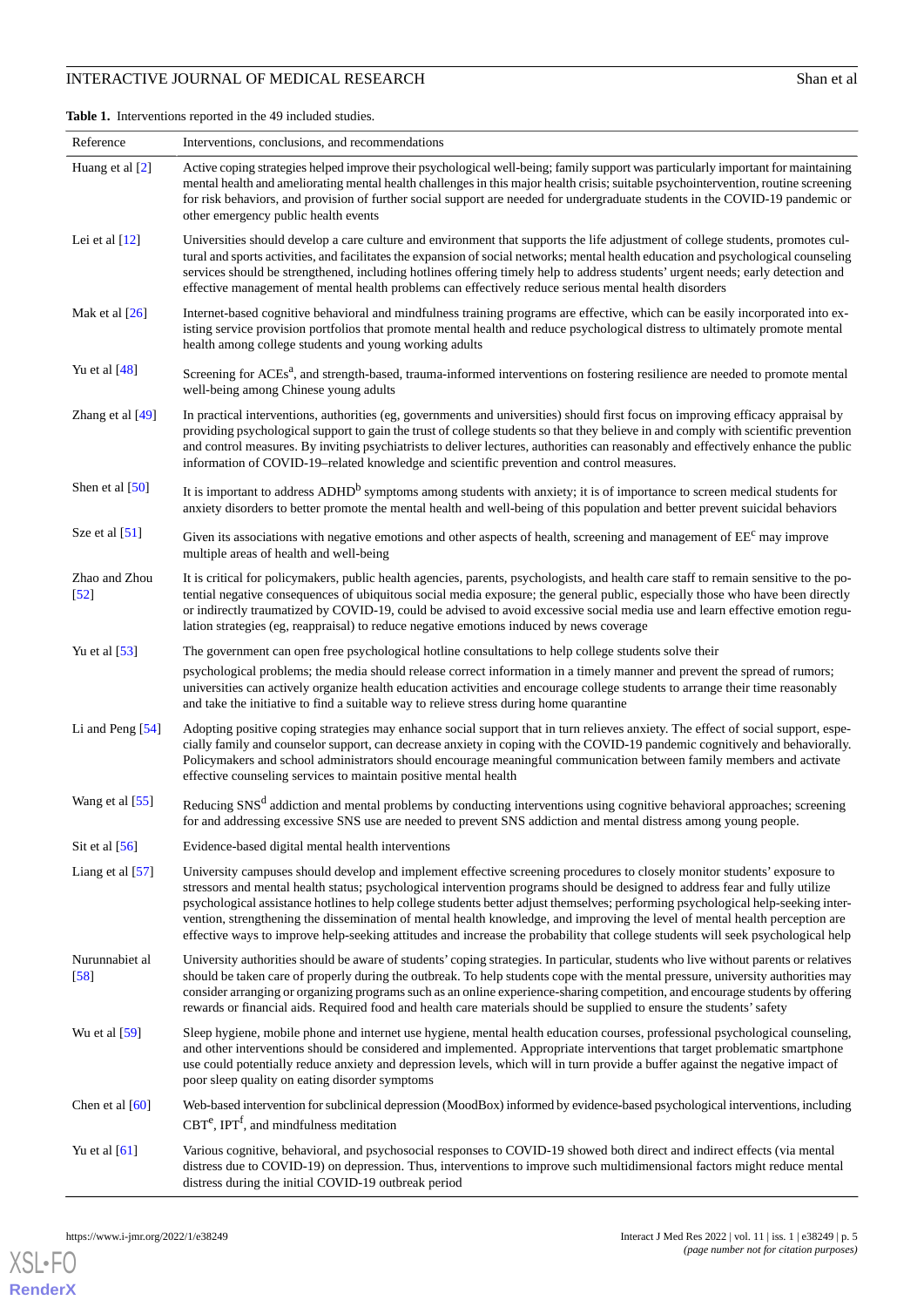| Reference                | Interventions, conclusions, and recommendations                                                                                                                                                                                                                                                                                                                                                                                                                                                                                                                                                                                                  |
|--------------------------|--------------------------------------------------------------------------------------------------------------------------------------------------------------------------------------------------------------------------------------------------------------------------------------------------------------------------------------------------------------------------------------------------------------------------------------------------------------------------------------------------------------------------------------------------------------------------------------------------------------------------------------------------|
| Zhang et al $[62]$       | Relevant education and psychological counseling to parents during the outbreak to help them understand their children's mental<br>state, with universities providing psychological counseling and psychological interventions to students, focusing on college<br>students who are most severely affected by the epidemic                                                                                                                                                                                                                                                                                                                        |
| Li et al $[63]$          | Recommends providing long-term psychological services for students; the results could help health care professionals identify<br>college students at high risk of mental health problems so that appropriate interventions can be targeted against them                                                                                                                                                                                                                                                                                                                                                                                          |
| Tang et al [64]          | Recommends providing psychological interventions for quarantined college students to help them reduce fear and improve sleep<br>duration. Universities need to consider planning acute and long-term psychological services for more vulnerable students,<br>graduates, and students living in the most severely affected areas                                                                                                                                                                                                                                                                                                                  |
| Zhou et al $[65]$        | One week of positive mental imagery training can help to improve negative emotions and anxiety in depression; further exploration<br>of this training program is suggested                                                                                                                                                                                                                                                                                                                                                                                                                                                                       |
| Shen et al $[66]$        | Providing mental health care and counseling services to students of high-risk groups in medical schools; the early diagnosis and<br>treatment of ADHD may have a suicide prevention effect                                                                                                                                                                                                                                                                                                                                                                                                                                                       |
| Li et al $[67]$          | Parents strengthen communication with their children and provide psychological support to their children. Universities carry<br>out relevant online mental health courses and implement psychological intervention measures to improve students' psychological<br>adaptability                                                                                                                                                                                                                                                                                                                                                                   |
| Yang et al [68]          | The government, school administrators, and society strengthen operability research to provide coping strategies, implement<br>psychological interventions, and conduct relevant training                                                                                                                                                                                                                                                                                                                                                                                                                                                         |
| Liu et al $[69]$         | Universities should adopt a web-based PPI <sup>g</sup> to improve the mental health of college students                                                                                                                                                                                                                                                                                                                                                                                                                                                                                                                                          |
| Carciofo <sup>[70]</sup> | Longitudinal studies of these variables may establish causal relationships and may inform interventions to treat psychological<br>distress and disorders                                                                                                                                                                                                                                                                                                                                                                                                                                                                                         |
| Yen et al $[71]$         | Depressed college students have less hostility after entering the internet, suggesting that the internet as a useful medium to provide<br>treatment for people with depression                                                                                                                                                                                                                                                                                                                                                                                                                                                                   |
| Zheng et al [72]         | Recommends adequate social support and long-term targeted psychological interventions for college students. More serious<br>mental health problems seen among fourth-year students, proposing to specifically increase their employment opportunities and<br>develop mental health rehabilitation programs                                                                                                                                                                                                                                                                                                                                       |
| Song et al [73]          | Online or smartphone-based psychoeducation and psychological interventions that will also reduce the risk of virus transmission<br>by foregoing face-to-face therapy                                                                                                                                                                                                                                                                                                                                                                                                                                                                             |
| Tao et al $[74]$         | Unsupervised, self-initiated interventions against mental and sleep disorders of students can lead to more disastrous outcomes                                                                                                                                                                                                                                                                                                                                                                                                                                                                                                                   |
| Jia et al $[75]$         | Public health education from health authorities in various governments is needed for dissemination of the importance of preventive<br>measures during COVID-19. Psychological health services should be implemented to alleviate the adverse effects of this pan-<br>demic under national social distancing. Psychological interventions could also be carried out through online platforms under<br>national social distancing during COVID-19. Teachers should also pay attention to strengthening the dissemination of COVID-<br>19 knowledge and preventive measures to reduce the level of anxiety and depression in the student population |
| Dun et al [76]           | Interventions to decrease sedentary time and improve mental health may be warranted to mitigate weight gain during the lockdown<br>period and reverse the weight gain in youth after the COVID-19 pandemic                                                                                                                                                                                                                                                                                                                                                                                                                                       |
| Yu et al [77]            | Grief counseling and online sacramental ceremonies should be implemented for this group to prevent negative emotional diffi-<br>culties; mindfulness meditation and CBT can reduce students' anxiety and depression                                                                                                                                                                                                                                                                                                                                                                                                                              |
| Pan and Zhuang<br>[78]   | Integration of cognitive behavioral intervention and adventure training in a class setting might be an effective and feasible approach<br>for the mental health counseling of university students                                                                                                                                                                                                                                                                                                                                                                                                                                                |
| Auyeung and Mo<br>$[79]$ | PPI                                                                                                                                                                                                                                                                                                                                                                                                                                                                                                                                                                                                                                              |
| Zhao et al $[80]$        | Mediating effect of online social support was stronger among college students with lower perceived social support than those<br>with higher perceived social support                                                                                                                                                                                                                                                                                                                                                                                                                                                                             |
| Xin et al $[81]$         | Online brief interventions need to be made available, including screening of mental distress, counseling hotlines, emotional<br>regulation and coping skills, and promotion of positive psychology                                                                                                                                                                                                                                                                                                                                                                                                                                               |
| Liang et al $[82]$       | Compared to meeting no guidelines, meeting the sleep guideline (alone or in combination with other guidelines) was associated                                                                                                                                                                                                                                                                                                                                                                                                                                                                                                                    |
|                          | with significantly lower levels of depression and anxiety; meeting both SB <sup>h</sup> and MVPA <sup>1</sup> guidelines was also associated with a<br>significantly lower level of depression. Hence, meeting more guidelines, especially adhering to a healthy sleep routine, may play<br>an important role in promoting the mental health of young adults                                                                                                                                                                                                                                                                                     |
| Sun et al $[83]$         | Perceived available peer support negatively contributed to depressive symptoms. Both negative and positive indicators of emo-<br>tional well-being mediated the association between perceived available peer support and depressive symptoms, and advanced<br>the practical needs for preventive efforts and accessible care to support the psychological and emotional needs of young people<br>during the COVID-19 pandemic.                                                                                                                                                                                                                   |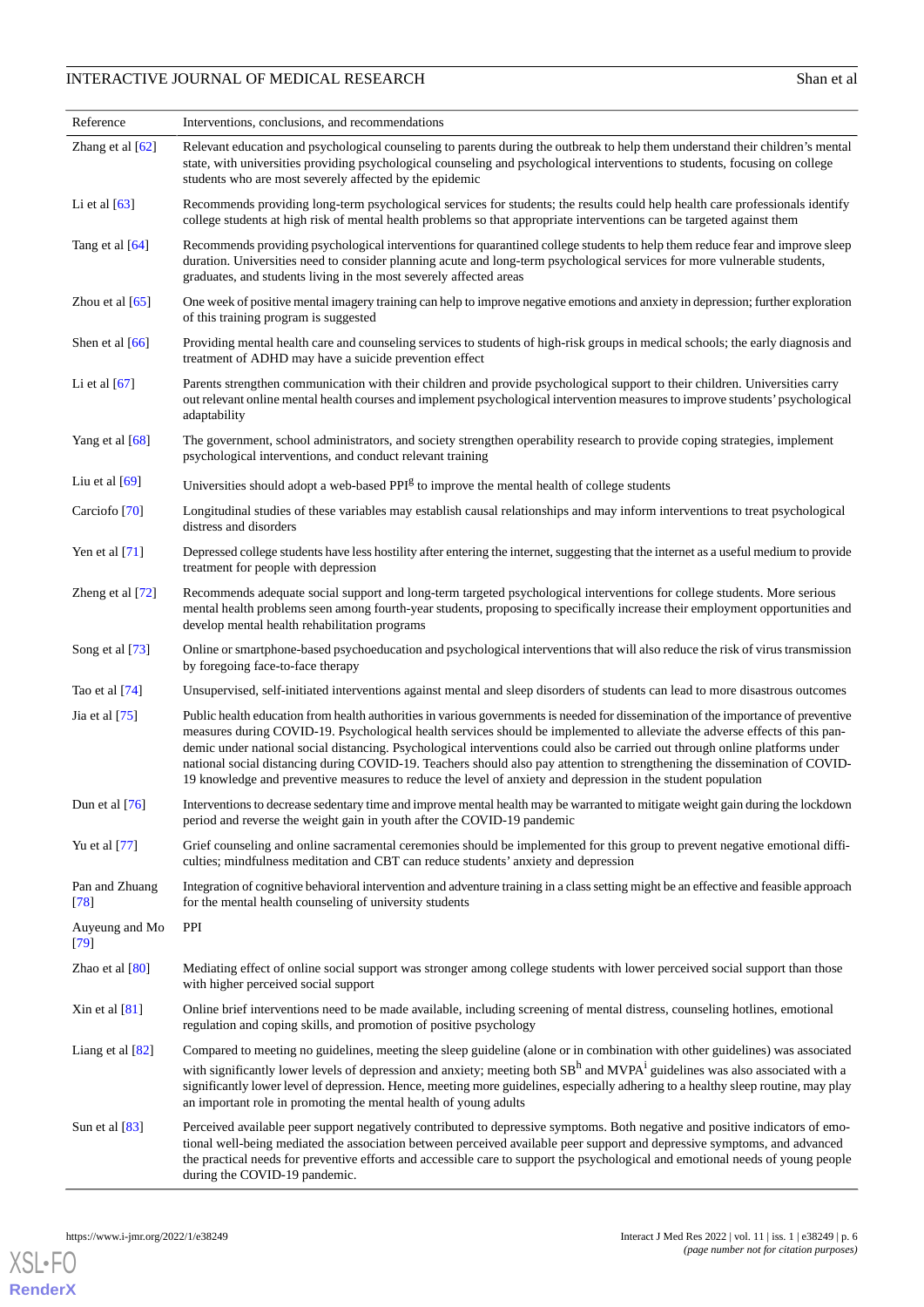| Reference         | Interventions, conclusions, and recommendations                                                                                                                                                                                                                                                                                                                                                                                                                                                                                                                                                                                                                                                                                                                                                                                                                                                                                                                                                                                                                                                                                                               |
|-------------------|---------------------------------------------------------------------------------------------------------------------------------------------------------------------------------------------------------------------------------------------------------------------------------------------------------------------------------------------------------------------------------------------------------------------------------------------------------------------------------------------------------------------------------------------------------------------------------------------------------------------------------------------------------------------------------------------------------------------------------------------------------------------------------------------------------------------------------------------------------------------------------------------------------------------------------------------------------------------------------------------------------------------------------------------------------------------------------------------------------------------------------------------------------------|
| Li et al $[84]$   | Over 50% of the participants had obvious fear and anxiety symptoms at 61.64% and 58.39%, respectively. Conformity (49.49%),<br>invulnerability (26.11%), insensitivity (21.49%), and rebelliousness (12.41%) symptoms also appeared. Senior students experienced<br>more anxiety than freshmen. Psychological symptoms (except for insensitivity) had no significant difference with respect to<br>gender, residence, and annual household income in one-way analysis of variance                                                                                                                                                                                                                                                                                                                                                                                                                                                                                                                                                                                                                                                                             |
| Zhu et al $[85]$  | Association between mental health and emotion regulation, which will help direct a psychological intervention that relieves<br>these issues during the pandemic                                                                                                                                                                                                                                                                                                                                                                                                                                                                                                                                                                                                                                                                                                                                                                                                                                                                                                                                                                                               |
| Zhuo et al $[86]$ | Back-to-school students who are certain and uncertain that COVID-19 will rebound again were significantly more anxious and<br>depressed than those with optimistic attitudes. Government departments should pay high attention to the mental health problems<br>evoked by intolerance of uncertainty (IU). Social support as a moderator could buffer the relationship between IU and mental<br>health, including anxiety and depression during unprecedentedly uncertain times                                                                                                                                                                                                                                                                                                                                                                                                                                                                                                                                                                                                                                                                               |
| Li et al $[87]$   | Mental health services reducing PTSD <sup>j</sup> should be provided; students who have lost loved ones and suffered family financial loss<br>should be given particular care                                                                                                                                                                                                                                                                                                                                                                                                                                                                                                                                                                                                                                                                                                                                                                                                                                                                                                                                                                                 |
| Zhan et al $[88]$ | Education departments should attach great importance to the mental health of college students, and it is necessary to provide<br>precise psychological interventions for groups experiencing greater pressure levels and marked anxiety and depression                                                                                                                                                                                                                                                                                                                                                                                                                                                                                                                                                                                                                                                                                                                                                                                                                                                                                                        |
| Ding et al [89]   | Three coping styles were all significantly correlated with psychological distress in Chinese college students during the early<br>stage of the COVID-19 pandemic. Adaptive emotion-focused coping was negatively associated with perceived stress and psy-<br>chological distress. Emotion-focused coping was positively associated with perceived stress and distress. Individuals who use<br>specific reactive emotion-focused coping strategies more often, such as focusing on emotions, denial, seeking emotional social<br>support, and disengaging, experience more stress.                                                                                                                                                                                                                                                                                                                                                                                                                                                                                                                                                                            |
| Zhou et al $[90]$ | Intercultural cooperation should be promoted to develop a cross-culturally valid concept of stigma against psychological help<br>that could be used as the basis for intercultural comparison and developing interventions to reduce stigma                                                                                                                                                                                                                                                                                                                                                                                                                                                                                                                                                                                                                                                                                                                                                                                                                                                                                                                   |
| Liang et al [91]  | Guiding postgraduate students to correctly understand their mental health status and individual differences in mental tolerance,<br>and encouraging postgraduate students to seek help if they experience psychological problems so as to help them adjust their<br>goals and plans according to reality, and avoid the development of other problems such as PTSD; establishing an early warning<br>system for the mental health of postgraduate students during the pandemic and improve online and offline psychological coun-<br>seling service systems; considering the characteristics and situation of different postgraduate groups for postgraduate student<br>management to develop targeted mental health education programs and adopting objective measures, so as to improve postgrad-<br>uate mental health and nurture both physical and mental health to facilitate China's modernization; developing and maintaining<br>conditions to improve the communication between postgraduate students and advisors during the pandemic and create a new<br>postgraduate guidance mode to relieve the psychological problems of postgraduate students |
| Wen et al [92]    | Enhancing positive self-beliefs such as hope and self-efficacy helps to buffer the effects of insecurity on stress. Physical and<br>psychological exercises that enhance hope can be effective interventions to help university students buffer the impacts of inse-<br>curity and alleviate stress during the outbreak. Improving positive self-beliefs can help to relieve the pressure of university students<br>during the outbreak. University students can improve their self-efficacy by participating in movement-based courses, including<br>Pilates and Tai Chi, so as to improve their positive mood and relieve stress. They can also effectively improve their hope levels<br>by setting personal goals and conducting goal-pursuit exercises, which can also contribute to the reduction of insecurity and<br>stress                                                                                                                                                                                                                                                                                                                            |
| Lin et al $[93]$  | Dental schools and educators promote stress-coping strategies and modify teaching curricula to reduce students' stress. Stress<br>management efforts such as time management, encouragement from advisors, and regular exercise are recommended                                                                                                                                                                                                                                                                                                                                                                                                                                                                                                                                                                                                                                                                                                                                                                                                                                                                                                               |

<sup>a</sup>ACE: adverse childhood experience.

<sup>b</sup>ADHD: attention deficit and hyperactivity disorder.

<sup>c</sup>EE: emotional eating.

<sup>d</sup>SNS: social networking site.

<sup>e</sup>CBT: cognitive behavioral therapy.

<sup>f</sup>IPT: interpersonal psychotherapy.

<sup>g</sup>PPI: positive psychology intervention.

h<sub>SB</sub>: sedentary behavior.

<sup>i</sup>MVPA: moderate-to-vigorous physical activity.

<sup>j</sup>PTSD: posttraumatic stress disorder.

# *Social Support*

#### **Main Categories**

[XSL](http://www.w3.org/Style/XSL)•FO **[RenderX](http://www.renderx.com/)**

In the 49 included studies, we identified various types of social support from government authorities; university authorities; students' affairs counselors and teachers; family members;

health care authorities and professionals; researchers; and the media-, internet-, and smartphone-based interventions.

#### **Government Authorities**

Governments need to join hands with school administrators and various social parties to strengthen feasibility research to offer coping strategies, perform psychological interventions, and conduct relevant training [[68\]](#page-13-7). Specifically, government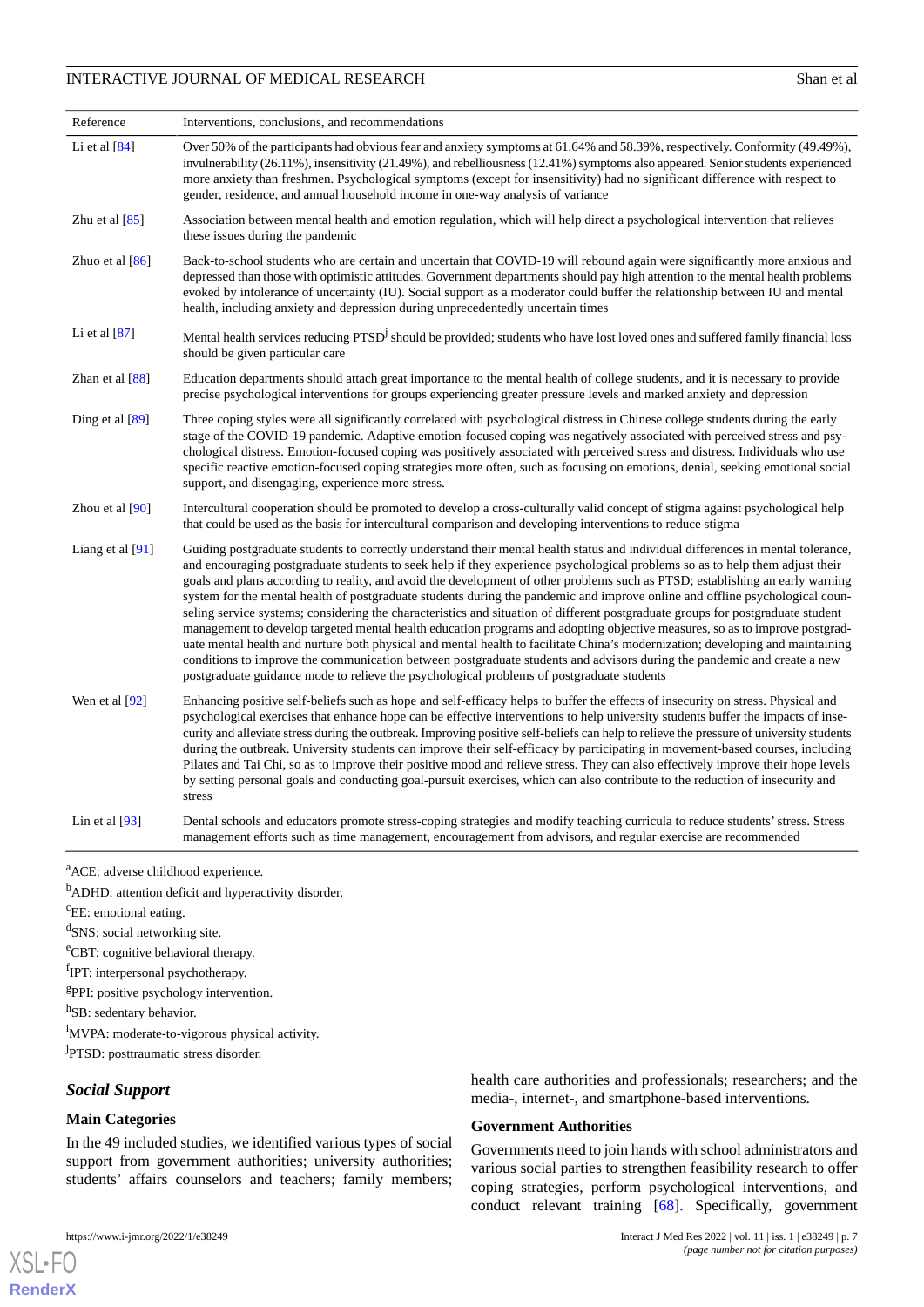authorities at all levels need to (1) specially improve efficacy appraisal through providing psychological backup for undergraduate students, by inviting psychiatrists to deliver relevant lectures [[49\]](#page-12-15); (2) offer free psychological counseling via hotlines to help undergraduate students solve their psychological problems [[53\]](#page-12-20); (3) develop interventions to improve undergraduate students' various cognitive, behavioral, and psychosocial responses to public health emergencies such as COVID-19 [\[61](#page-13-1)]; (4) provide parents with relevant education and psychological counseling to help them understand their children's mental state [\[62\]](#page-13-6); (5) advocate adequate social support and long-term targeted psychological intervention to provide more employment opportunities and develop mental health rehabilitation programs for the fourth-year undergraduate students who suffered more mental problems [\[72](#page-13-5),[84\]](#page-14-8); (6) pay special attention to mental health concerns induced by intolerance of uncertainty [\[86](#page-14-9)]; and (7) particularly care for students who have lost loved ones and experienced family financial losses [[87\]](#page-14-7).

Policymakers and public health agencies need to (1) be sensitive to the potential adverse effects of omnipresent exposure to social media [[52\]](#page-12-16) and (2) encourage effective communication among family members and activate effective psychological counseling services [[54\]](#page-12-17).

Education departments ought to provide precise psychological interventions for those suffering greater pressure and marked anxiety and depression among undergraduate students [\[88](#page-14-1)].

#### **University Authorities**

Previous studies proposed university authorities to make the following interventions in undergraduate students'mental health concerns, including (1) developing a caring culture and ambience, which backs up undergraduate students to make life adjustments, promoting cultural and sports activities, facilitating the expansion of social networks, strengthening mental health education and counseling (eg, hotlines providing timely help for those in urgent need), early detection and effectively managing mental health concerns [[12\]](#page-11-0); (2) screening for adverse childhood experiences and providing strength-based, trauma-informed interventions on fostering resilience [[48\]](#page-12-14); (3) screening for anxiety disorders [[50](#page-12-18)[,57](#page-13-8)]; (4) screening and managing of emotional eating [\[51](#page-12-19)]; (5) organizing health education activities, and encouraging undergraduate students to arrange their time reasonably and find a proper approach to alleviate stress [[53\]](#page-12-20); (6) encouraging timely, effective communication between family members [\[54](#page-12-17)]; (7) conducting interventions using cognitive behavioral approaches and screening for and addressing excessive social networking service use [[55\]](#page-12-21); (8) developing psychological help-seeking interventions, strengthening the dissemination of mental health knowledge, and improving the level of mental health perception to improve help-seeking attitudes and increase the probability of seeking psychological help [[57\]](#page-13-8); (9) being aware of undergraduate students' coping strategies, organizing programs such as an online experience-sharing competition, encouraging students by offering rewards or financial aids, and supplying necessary food and health care materials [\[58\]](#page-13-0); (10) implementing various interventions such as sleep hygiene, mobile phone and

[XSL](http://www.w3.org/Style/XSL)•FO **[RenderX](http://www.renderx.com/)** internet use hygiene, mental health education courses, and professional psychological counseling [\[59](#page-13-9),[62,](#page-13-6)[64](#page-13-2),[67,](#page-13-3)[91](#page-14-5)]; (11) providing positive mental imagery training [\[65](#page-13-10)]; (12) offering relevant online mental health courses [\[67](#page-13-3)]; (13) adopting a web-based positive psychology intervention [\[69](#page-13-4)]; (14) establishing an early warning system for mental health concerns, guiding students to correctly understand their mental health status and individual differences in mental tolerance while encouraging them to seek help if necessary, developing targeted mental health education programs, and creating a new guidance mode to improve the communication between students and counselors [[91\]](#page-14-5); and (15) promoting stress-coping strategies [[93\]](#page-14-0).

#### **Students' Affairs Counselors and Teachers**

Student counselors need to assume the responsibilities to provide support and positive coping strategies  $[54,93]$  $[54,93]$  $[54,93]$  $[54,93]$  along with psychological health services [\[75](#page-13-11),[85\]](#page-14-11), in particular accessible care [\[83](#page-14-10)] for senior students who experienced more anxiety [[84\]](#page-14-8) and students who have lost loved ones and suffered family financial loss [[87\]](#page-14-7), emotion regulation guidance [\[85](#page-14-11)], and encouragement [\[93](#page-14-0)]. Teachers should pay close attention to disseminating COVID-19 knowledge and preventive measures [[75\]](#page-13-11), and modify teaching curricula [[93\]](#page-14-0) to reduce undergraduate students' academic pressure in the face of public health emergencies and natural disasters.

#### **Family Members**

One study argued that the role of family support in maintaining undergraduate students'mental health must be emphasized [\[94](#page-14-12)]. We found 4 studies reporting interventions delivered by family members. Family support can effectively decrease anxiety cognitively and behaviorally [[54\]](#page-12-17). Therefore, parents need to strengthen communication with their children and provide psychological support for them [[57\]](#page-13-8), provide accessible care to support the psychological and emotional needs of their children [[83\]](#page-14-10), and maintain sensitivity to the potential negative consequences on their children brought about by ubiquitous social media coverage [\[52](#page-12-16)].

#### **Health Care Authorities and Professionals**

Health care professionals should identify, diagnose, and treat undergraduate students at high risk of mental health concerns early so that proper interventions, including long-term psychological services, can be tailored for them [[63](#page-13-12)[,66](#page-13-13)]. Grief counseling, mindfulness meditation, and cognitive behavioral therapy are recommended to reduce students' anxiety and depression [[77\]](#page-14-2), along with positive psychological intervention [[79\]](#page-14-13), and authorities should remain sensitive to the potential negative consequences of ubiquitous social media exposure [[52\]](#page-12-16).

Health authorities should provide public health education, implement psychological health services online and offline [\[75](#page-13-11)], integrate cognitive behavioral intervention and adventure training in a class setting [[78\]](#page-14-16), and offer mental health services reducing posttraumatic stress disorder [\[87](#page-14-7)].

#### **Researchers**

Researchers need to conduct longitudinal studies of morning affect, eveningness, and amplitude distinctness to establish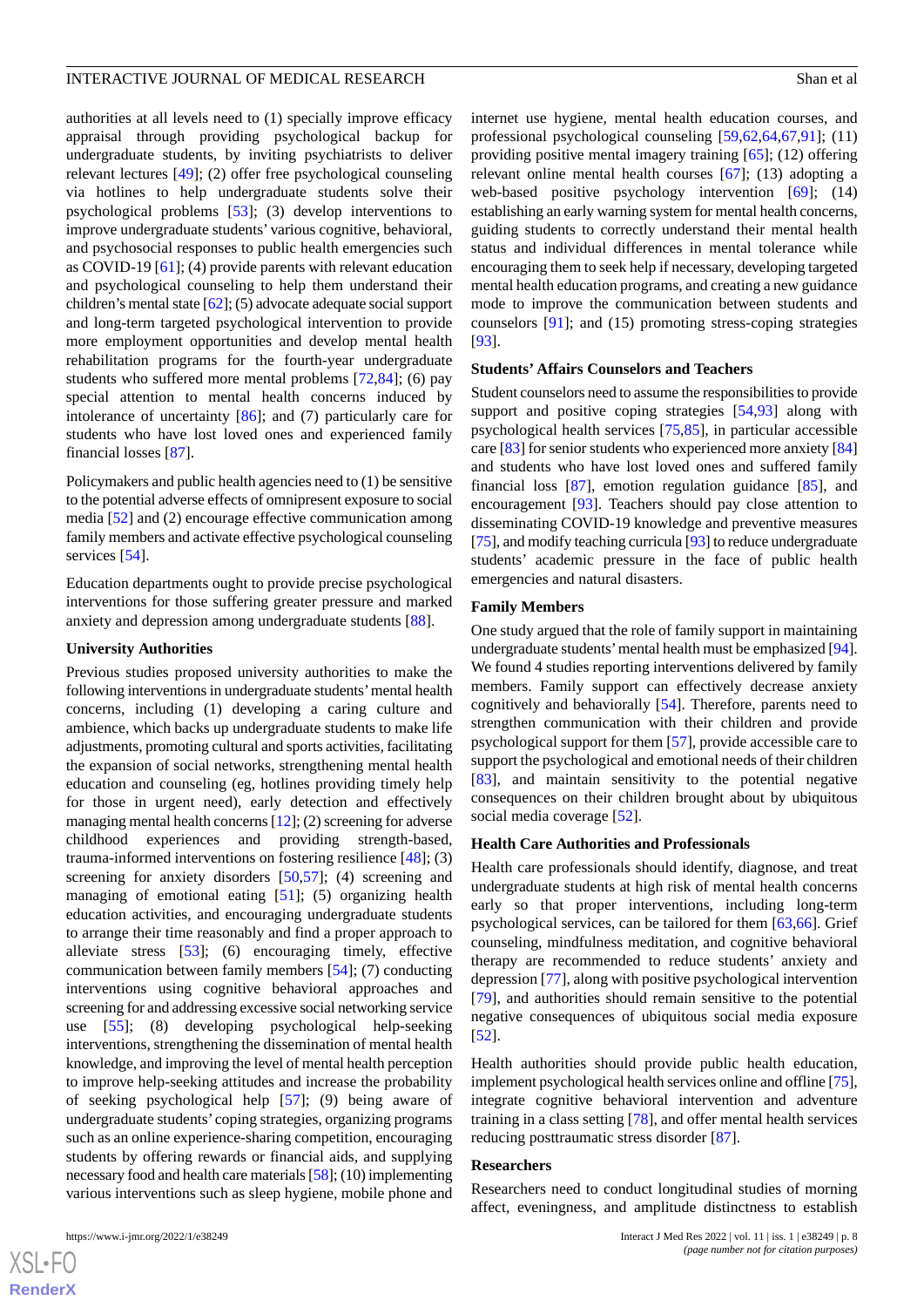causal relationships between these factors and negative emotionality, and thus inform interventions to treat psychological distress and disorders [[70\]](#page-13-14). They should also study the association between mental health and emotion regulation to help direct psychological interventions [[85\]](#page-14-11).

#### **Media-, Internet-, and Smartphone-Based Interventions**

Evidence-based digital mental health interventions were found to be useful in improving mental health concerns [\[56](#page-13-15),[60\]](#page-13-16), because depressed undergraduate students became less hostile when logging onto the internet, suggesting the internet as a useful medium to provide treatment for people with depression [[71\]](#page-13-17). In the context of face-to-face intervention delivery hindered by the COVID-19 pandemic, internet-delivered interventions such as internet-delivered cognitive behavioral therapy can be considered to address effects of social networking service addiction on the mental health status of Chinese university students [\[55](#page-12-21)]. It is effective to use internet-based cognitive behavioral and mindfulness training programs, which can easily be integrated into existing service provision portfolios that promote mental health and reduce psychological distress to promote the mental health of undergraduate students [[26\]](#page-11-12). Online brief interventions need to be made available, including screening of mental distress, counseling hotlines, emotional regulation and coping skills, and promotion of positive psychology [\[60](#page-13-16)[,73](#page-13-18),[75,](#page-13-11)[81\]](#page-14-3), whose mediating effects were proven to be stronger among undergraduate students with lower perceived social support [\[80](#page-14-14)]. Online sacramental ceremonies should be implemented to prevent negative emotional difficulties [[77\]](#page-14-2). The media need to release correct information in a timely manner and curb the spread of rumors [[53\]](#page-12-20), which may aggravate the mental health concerns of psychologically vulnerable undergraduate students.

#### *Coping Strategies*

A recent study mentioned positive coping strategies as intervention measures to help improve college students' psychological well-being [\[2](#page-10-1)]. Some of the 49 included studies reported positive coping strategies, including regulating emotions effectively [[52,](#page-12-16)[85\]](#page-14-11); meeting the sleep, sedentary behavior, and moderate-to-vigorous physical activity guidelines [[82\]](#page-14-15); developing optimistic attitudes [\[86](#page-14-9)]; adopting problem-focused and adaptive emotion-focused coping [[89\]](#page-14-4); enhancing positive self-beliefs (eg, hope and self-efficacy) and physical and psychological exercises [\[92](#page-14-6)]; and managing stress through time management and regular exercise [[93\]](#page-14-0). Moreover, undergraduate students need to provide mutual peer support and accessible care, because perceived peer support and care alleviated depressive symptoms and met young people's psychological and emotional needs [[83\]](#page-14-10). All of these positive coping strategies were proven to be effective in promoting undergraduate students' mental health [[82\]](#page-14-15).

However, negative coping should be avoided, which can lead to more disastrous consequences [\[75](#page-13-11)]. The reported negative coping strategies include excessive use of social media, which can be counteracted with emotion regulation (eg, reappraisal) to reduce negative emotions induced by news coverage [[52\]](#page-12-16); problematic smartphone use [\[59](#page-13-9)]; unsupervised, self-initiated

 $XSI - F($ **[RenderX](http://www.renderx.com/)**

intervention [[74\]](#page-13-19); and maladaptive emotion-focused coping [[89\]](#page-14-4).

# *Discussion*

#### **Principal Findings**

The great uncertainty about the pandemic, the abrupt transition to and participation in online classes, and the COVID-19–related impacts on life all frequently contributed to the increased stress and anxiety of undergraduate students [\[95](#page-14-18)-[97\]](#page-14-19), in addition to their inability to tackle problems concerning interpersonal relationships, academic challenges, and career development due to the lack of life and social experience [\[98](#page-15-0),[99\]](#page-15-1). Therefore, 35 (71%) of the 49 included studies that investigated Chinese undergraduates' mental health concerns induced more or less by the COVID-19 pandemic. The proposed interventions to counteract the severe psychological influence of the pandemic were synthesized into two broad categories: social support and coping strategies. Social support has proven to be an effective protective factor for mental health in previous studies [\[100](#page-15-2)[-103](#page-15-3)]. Social support means providing practical help, emotional backup, and information assistance by those around individuals in mental distress [\[104](#page-15-4)]. Social support was found to be negatively correlated with adverse mental health outcomes (anxiety, depression, and insomnia), which were aggravated by COVID-19–induced intolerance of uncertainty [[86\]](#page-14-9). Social support also served as a moderator buffering the relationship between intolerance of uncertainty and mental health, including anxiety and depression [\[86](#page-14-9)].

Coping strategies have proven to be effective protective factors for mental health in previous studies [\[100](#page-15-2)-[103\]](#page-15-3). All of these interventions are crucially important in the context of the COVID-19 pandemic and other future public health crises or natural disasters, which can cause long-term mental disorders in various populations [[99\]](#page-15-1). Therefore, the effective mental health interventions in the forms of various social support and coping strategies reported in the 49 included studies can surely shed light on the interventions in undergraduate students' mental health issues.

Moreover, we identified some mental health interventions that were not reported in the included studies but are potentially effective and robust, including those delivered by digital medical platforms, conversational agents (eg, chatbots), and researchers.

#### **Digital Medical Platforms**

Two of the most popular digital medical platforms, *haodaifu* ("The Good Doctor") and *zuoshouyisheng* ("The Left-handed Doctor"), in China were not recommended in the selected studies. These two platforms, among others, should proactively be advocated as effective mental health interventions for undergraduate students, especially given the widely acknowledged stigma attached to mental health concerns [[50\]](#page-12-18). In saving undergraduate students' face and protecting their privacy, digital medical platforms should be popularized among undergraduate students and the general public. Internet-based interventions have been confirmed to be effective for treating common mental disorders [\[44](#page-12-10)-[46\]](#page-12-12).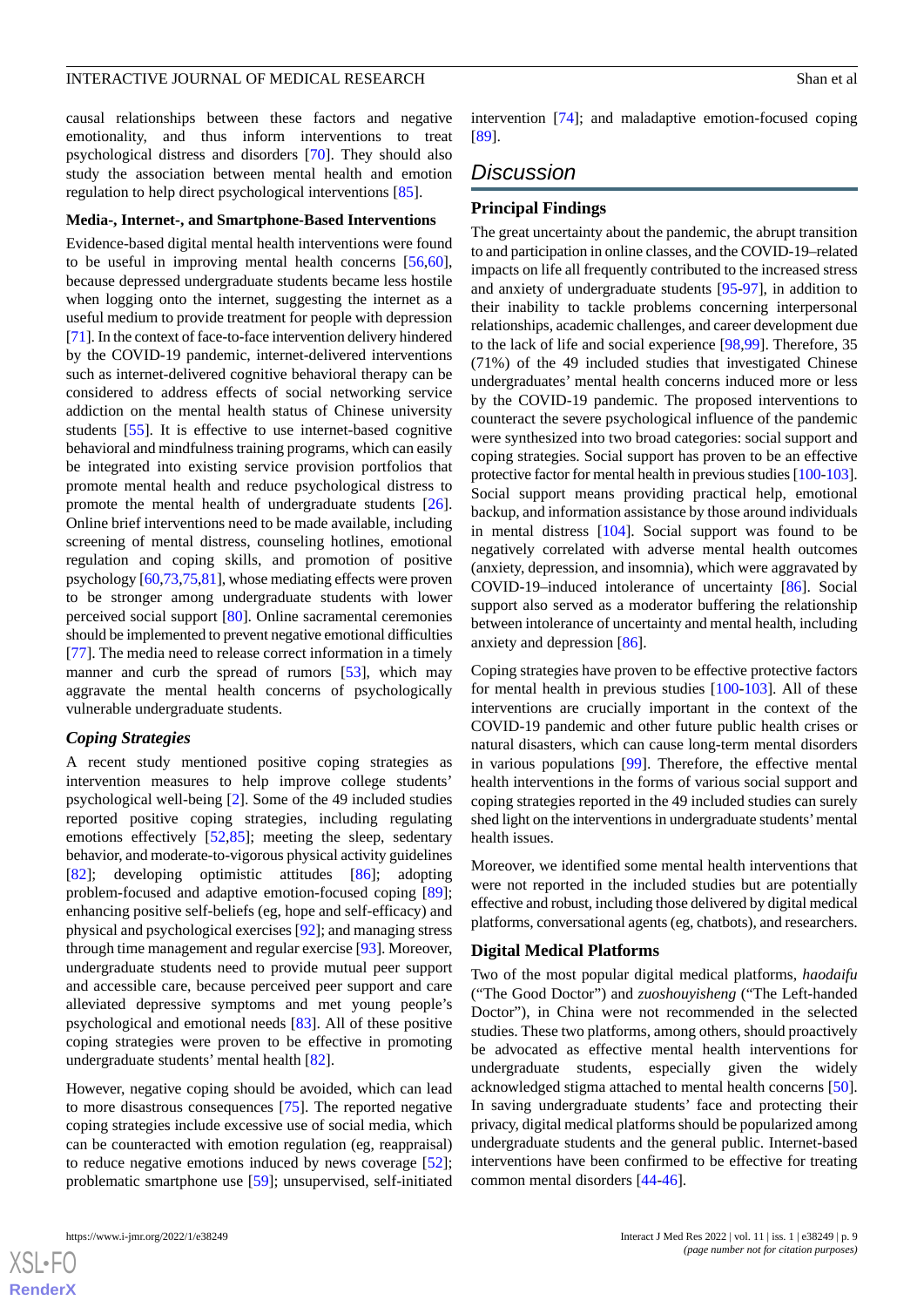#### **Conversational Agents**

The chatbot, as the most popular type of conversational agent, simulates human conversations to provide medical and health care interventions. These human-like, empathetic chatbots are capable of monitoring people's health [\[105](#page-15-5)]. Chatbots and conversational agents display many advantages unmatched by other health consultation alternatives, such as easing the overburdened contact centers and decreasing health risks caused through personal contact  $[106]$  $[106]$ , providing the only possible solution to catering to the unprecedented demand for health-related information given the lack of professional human agents [\[107](#page-15-7),[108\]](#page-15-8), providing timely services at any time [[109\]](#page-15-9), ensuring consistent quality services [[110\]](#page-15-10), and avoiding moral judgment of user information [[111](#page-15-11)]. Chatbots need to be recommended as an effective mental health intervention tool to undergraduate students, who can try an app on *zuoshouyisheng* that is equipped with the chatbot function.

#### **Researchers**

Only two of the included studies mentioned the role of researchers [[70,](#page-13-14)[85\]](#page-14-11). In fact, researchers can effectively intervene in undergraduate students' mental health by synthesizing interventions proposed in previous studies and by reporting novel intervention strategies. These synthesized and novel interventions can inform various stakeholders, including educational authorities, college and university management, students' affairs counselors, and mental health providers. Although playing a role of indirect intervention, their part should never be overlooked.

#### **Comparison With Previous Work**

In this review, we synthesized the interventions for addressing Chinese undergraduates' mental health concerns into two categories of social support and coping strategies, confirming the findings of these two effective protective factors for mental health highlighted in previous studies [\[100](#page-15-2)[-103](#page-15-3)]. Social support from family members, friends, colleagues, relatives, and neighbors [[104\]](#page-15-4), and from educational authorities, college and university management, students' affairs counselors, and mental health providers proposed in many of the 49 included studies can deliver critical and effective interventions, mitigating mental health risks imposed on college students [\[28](#page-11-14)[-30](#page-11-15)], sustaining them against crises and stress [\[32](#page-11-17)], moderating the relationship between stress and depression [[33\]](#page-11-18), and buffering mental health concerns [\[34](#page-12-0)]. Previous studies showed that younger adults and people with greater social strain but less social support suffer worse mental health, and that perceived social support impacts the overall depression outcome and the recovery from affective disorders [[104](#page-15-4)[,112](#page-15-12)-[114\]](#page-15-13). The importance of various forms of social support can never be overemphasized in the interventions in Chinese undergraduates' mental health concerns.

Eight of the 49 included studies reported positive coping strategies [\[52](#page-12-16)[,82](#page-14-15)[,83](#page-14-10)[,85](#page-14-11)[,86](#page-14-9),[89](#page-14-4),[92](#page-14-6)[,93\]](#page-14-0), which effectively improved undergraduates' mental health conditions. Four of the 49 publications proposed negative coping strategies [[52](#page-12-16)[,59](#page-13-9),[74](#page-13-19)[,75](#page-13-11),[89\]](#page-14-4), which may cause disastrous consequences. Coping strategies refer to the thoughts and behaviors used by individuals to manage the internal and external demands of

 $XSJ \cdot F$ **[RenderX](http://www.renderx.com/)** stressful events [\[115\]](#page-15-14). Although various forms of social support turned out to play an essential role in mitigating Chinese undergraduates' mental health concerns, these stakeholders' own coping strategies are more essential. When people face challenging or intricate negative events, the coping style they adopt, be it positive or negative, is crucially important, which will influence their psychosocial outcomes and especially their mental health [[115\]](#page-15-14). People adopting positive coping strategies were afflicted with less emotional distress, whereas those adopting negative coping strategies suffered more emotional distress [[116](#page-15-15)].

Eleven of the 49 included studies described evidence-based internet-delivered digital mental health interventions such as internet-based cognitive behavioral and mindfulness training programs, online brief interventions, online sacramental ceremonies, internet-delivered cognitive behavioral therapy, and others [\[26](#page-11-12),[53](#page-12-20)[,55](#page-12-21),[56](#page-13-15)[,60](#page-13-16),[71](#page-13-17)[,73](#page-13-18),[75](#page-13-11)[,77](#page-14-2),[80](#page-14-14)[,81](#page-14-3)]. These reported internet- or technology-based interventions can easily be incorporated into existing mental health service provision portfolios. The internet is likely to be an ideal channel to provide promising interventions for students in tertiary education [[43](#page-12-9)[,117](#page-15-16)]. Web-based depression and anxiety interventions were proven effective in treating common mental disorders [\[45](#page-12-11),[46\]](#page-12-12). An internet-based intervention complex, comprising a mental health literacy/destigmatization intervention, a feedback intervention, and a help-seeking list intervention, was proposed by Mowbray et al [\[44](#page-12-10)] to promote mental health help-seeking, improve mental health–related knowledge, and decrease the stigma attached to mental health concerns. Online interventions have the potential to fulfill a function in decreasing the depression and anxiety prevalence in the target populations [\[44](#page-12-10)]. According to a very recent Canadian study, organizations have been expanding the use of virtual care and digital mental health interventions such as web-based programs, apps, and websites [[118\]](#page-15-17). This is a prevalent trend worldwide. The rapid shift from the use of traditional interventions to the use of digital mental health services and interventions [[119\]](#page-15-18) can inform stakeholders of the necessity to adopt digital interventions to support undergraduates' mental health.

The quality and accessibility of mental health can be improved through mobile apps [\[120](#page-16-0)]. Chatbots are one of the main mobile apps for mental health [\[121](#page-16-1)]. Chatbots were used to deliver psychological service for medical professionals and the public in China [\[122](#page-16-2),[123\]](#page-16-3). However, none of the 49 included studies proposed chatbot-delivered interventions in undergraduates' mental health issues. Chatbots have been pervasively used in the field of mental health  $[121]$  $[121]$ , contributing to addressing the shortage of mental health care  $[124]$  $[124]$ . They promise to be an ideal tool that delivers interventions to people suffering from mental health concerns, especially those reluctant to seek mental health advice due to stigmatization. Stakeholders concerned about Chinese undergraduates' mental health should adopt and popularize this new technology.

#### **Limitations**

This review had several limitations. First, we merely searched two databases (PubMed and ProQuest) for eligible publications. Therefore, there are possibly articles left uncovered in this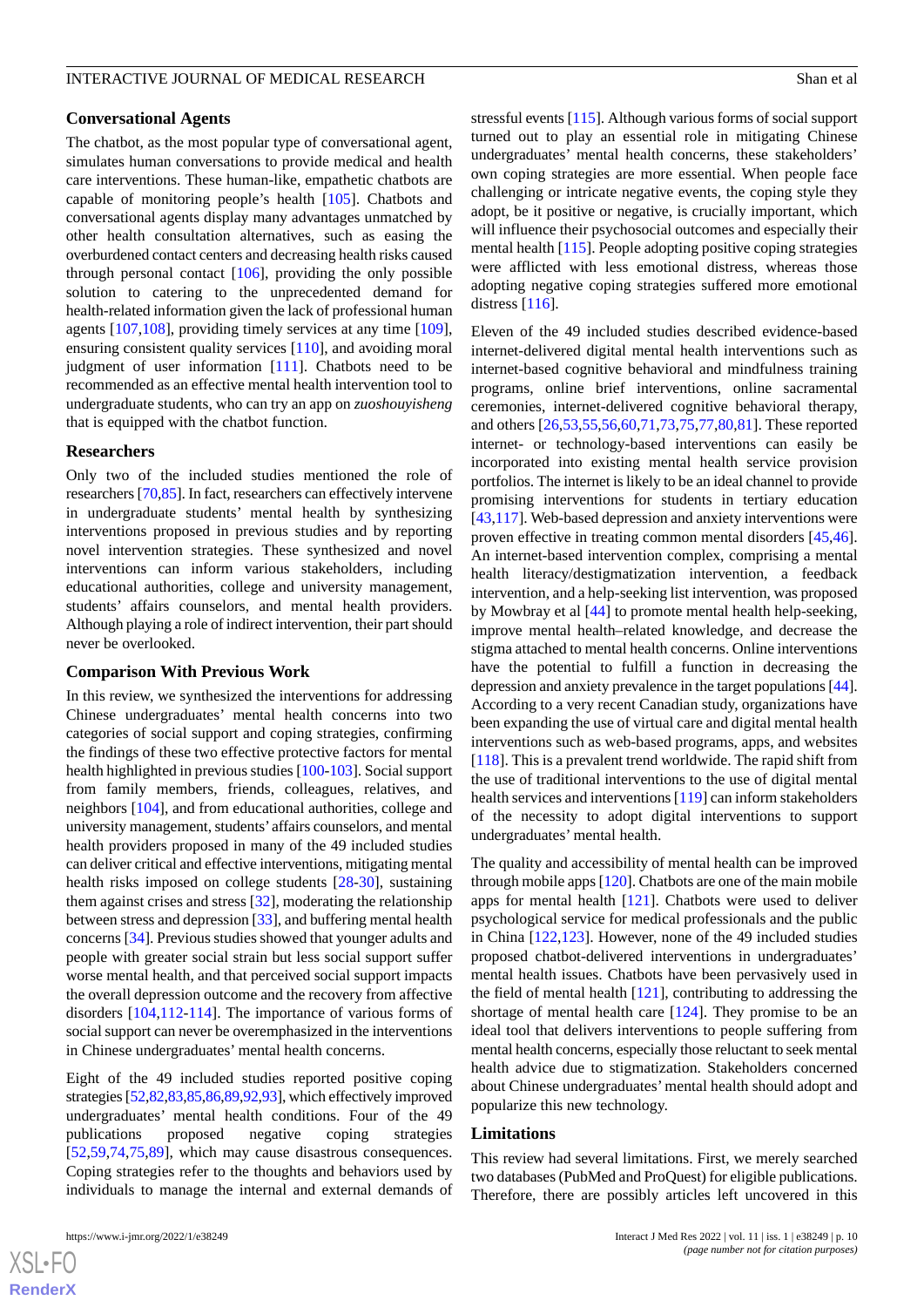review. In further research, we will consider more databases, including Embase, CINAHL, PsycInfo, ACM Digital Library, and others. Second, some principal findings may have a low generalizability, considering that most interventions were only reported in only one or two selected articles. Third, we did not compare the findings of this review with other systematic reviews, as this review was the first of its kind.

# **Conclusions**

Considering that colleges and universities in China have reported unprecedented numbers of students in psychological distress in recent years [\[2](#page-10-1)], we performed the first systematic review of interventions addressing the mental health concerns of Chinese undergraduate students studying in China. We found that it is necessary to review this topic systematically, considering the

deteriorating mental health of Chinese undergraduate students, especially in the context of COVID-19 resurgences. We divided all the interventions reported in the selected studies into two categories: (1) social support from government authorities, university authorities, students' affairs counselors and teachers, family members, health care authorities and professionals, and the media (various online platforms), and (2) various coping strategies adopted by undergraduate students themselves. We identified further research on mental health interventions through digital medical platforms, conversational agents (eg, chatbots), and researchers. These interventions combined can provide important implications for practical interventions in the mental health concerns of college students. The intervention in undergraduate students' mental health concerns is a research topic worth further investigation.

# **Conflicts of Interest**

<span id="page-10-7"></span>None declared.

# **Multimedia Appendix 1**

<span id="page-10-0"></span>Characteristics of the eligible studies. [[DOCX File , 82 KB](https://jmir.org/api/download?alt_name=ijmr_v11i1e38249_app1.docx&filename=0194e7e2e1f0336978021759da70dace.docx)-[Multimedia Appendix 1\]](https://jmir.org/api/download?alt_name=ijmr_v11i1e38249_app1.docx&filename=0194e7e2e1f0336978021759da70dace.docx)

# **References**

- <span id="page-10-1"></span>1. Auerbach RP, Mortier P, Bruffaerts R, Alonso J, Benjet C, Cuijpers P, WHO WMH-ICS Collaborators. WHO World Mental Health Surveys International College Student Project: prevalence and distribution of mental disorders. J Abnorm Psychol 2018 Oct;127(7):623-638 [[FREE Full text](http://europepmc.org/abstract/MED/30211576)] [doi: [10.1037/abn0000362](http://dx.doi.org/10.1037/abn0000362)] [Medline: [30211576\]](http://www.ncbi.nlm.nih.gov/entrez/query.fcgi?cmd=Retrieve&db=PubMed&list_uids=30211576&dopt=Abstract)
- <span id="page-10-2"></span>2. Huang Y, Su X, Si M, Xiao W, Wang H, Wang W, et al. The impacts of coping style and perceived social support on the mental health of undergraduate students during the early phases of the COVID-19 pandemic in China: a multicenter survey. BMC Psychiatry 2021 Oct 27;21(1):530 [[FREE Full text\]](https://bmcpsychiatry.biomedcentral.com/articles/10.1186/s12888-021-03546-y) [doi: [10.1186/s12888-021-03546-y](http://dx.doi.org/10.1186/s12888-021-03546-y)] [Medline: [34706690](http://www.ncbi.nlm.nih.gov/entrez/query.fcgi?cmd=Retrieve&db=PubMed&list_uids=34706690&dopt=Abstract)]
- <span id="page-10-6"></span>3. Said D, Kypri K, Bowman J. Risk factors for mental disorder among university students in Australia: findings from a web-based cross-sectional survey. Soc Psychiatry Psychiatr Epidemiol 2013 Jun;48(6):935-944. [doi: [10.1007/s00127-012-0574-x\]](http://dx.doi.org/10.1007/s00127-012-0574-x) [Medline: [22945366](http://www.ncbi.nlm.nih.gov/entrez/query.fcgi?cmd=Retrieve&db=PubMed&list_uids=22945366&dopt=Abstract)]
- 4. Huckins JF, DaSilva AW, Hedlund EL, Murphy EI, Rogers C, Wang W, et al. Causal factors of anxiety and depression in college students: longitudinal ecological momentary assessment and causal analysis using Peter and Clark momentary conditional independence. JMIR Ment Health 2020 Jun 10;7(6):e16684 [\[FREE Full text\]](https://mental.jmir.org/2020/6/e16684/) [doi: [10.2196/16684](http://dx.doi.org/10.2196/16684)] [Medline: [32519971](http://www.ncbi.nlm.nih.gov/entrez/query.fcgi?cmd=Retrieve&db=PubMed&list_uids=32519971&dopt=Abstract)]
- <span id="page-10-4"></span><span id="page-10-3"></span>5. Cheng S, Jia C, Wang Y. Only children were associated with anxiety and depressive symptoms among college students in China. Int J Environ Res Public Health 2020 Jun 05;17(11):4035 [[FREE Full text\]](https://www.mdpi.com/resolver?pii=ijerph17114035) [doi: [10.3390/ijerph17114035](http://dx.doi.org/10.3390/ijerph17114035)] [Medline: [32517044](http://www.ncbi.nlm.nih.gov/entrez/query.fcgi?cmd=Retrieve&db=PubMed&list_uids=32517044&dopt=Abstract)]
- 6. Li J, Li J, Jia R, Wang Y, Qian S, Xu Y. Mental health problems and associated school interpersonal relationships among adolescents in China: a cross-sectional study. Child Adolesc Psychiatry Ment Health 2020 Mar 30;14(1):12 [[FREE Full](https://capmh.biomedcentral.com/articles/10.1186/s13034-020-00318-6) [text](https://capmh.biomedcentral.com/articles/10.1186/s13034-020-00318-6)] [doi: [10.1186/s13034-020-00318-6\]](http://dx.doi.org/10.1186/s13034-020-00318-6) [Medline: [32256690\]](http://www.ncbi.nlm.nih.gov/entrez/query.fcgi?cmd=Retrieve&db=PubMed&list_uids=32256690&dopt=Abstract)
- 7. Chen L, Wang L, Qiu XH, Yang XX, Qiao ZX, Yang YJ, et al. Depression among Chinese university students: prevalence and socio-demographic correlates. PLoS One 2013 Mar 13;8(3):e58379 [\[FREE Full text\]](https://dx.plos.org/10.1371/journal.pone.0058379) [doi: [10.1371/journal.pone.0058379\]](http://dx.doi.org/10.1371/journal.pone.0058379) [Medline: [23516468](http://www.ncbi.nlm.nih.gov/entrez/query.fcgi?cmd=Retrieve&db=PubMed&list_uids=23516468&dopt=Abstract)]
- 8. Sun L, Sun L, Sun Y, Yang L, Wu H, Zhang D, et al. Correlations between psychological symptoms and social relationships among medical undergraduates in Anhui Province of China. Int J Psychiatry Med 2011 Nov 21;42(1):29-47. [doi: [10.2190/pm.42.1.c\]](http://dx.doi.org/10.2190/pm.42.1.c) [Medline: [22372023](http://www.ncbi.nlm.nih.gov/entrez/query.fcgi?cmd=Retrieve&db=PubMed&list_uids=22372023&dopt=Abstract)]
- <span id="page-10-5"></span>9. Sun X, Niu G, You Z, Zhou Z, Tang Y. Gender, negative life events and coping on different stages of depression severity: A cross-sectional study among Chinese university students. J Affect Disord 2017 Feb;209:177-181. [doi: [10.1016/j.jad.2016.11.025\]](http://dx.doi.org/10.1016/j.jad.2016.11.025) [Medline: [27923194\]](http://www.ncbi.nlm.nih.gov/entrez/query.fcgi?cmd=Retrieve&db=PubMed&list_uids=27923194&dopt=Abstract)
- 10. Hou H, Feng X, Li Y, Meng Z, Guo D, Wang F, et al. Suboptimal health status and psychological symptoms among Chinese college students: a perspective of predictive, preventive and personalised health. EPMA J 2018 Dec 28;9(4):367-377 [\[FREE](http://europepmc.org/abstract/MED/30538788) [Full text\]](http://europepmc.org/abstract/MED/30538788) [doi: [10.1007/s13167-018-0148-4](http://dx.doi.org/10.1007/s13167-018-0148-4)] [Medline: [30538788](http://www.ncbi.nlm.nih.gov/entrez/query.fcgi?cmd=Retrieve&db=PubMed&list_uids=30538788&dopt=Abstract)]
- 11. Gorsic M, Novak D. Design and pilot evaluation of competitive and cooperative exercise games for arm rehabilitation at home. Annu Int Conf IEEE Eng Med Biol Soc 2016 Aug; 2016:4690-4694 [[FREE Full text](http://europepmc.org/abstract/MED/28269319)] [doi: [10.1109/EMBC.2016.7591774](http://dx.doi.org/10.1109/EMBC.2016.7591774)] [Medline: [28269319\]](http://www.ncbi.nlm.nih.gov/entrez/query.fcgi?cmd=Retrieve&db=PubMed&list_uids=28269319&dopt=Abstract)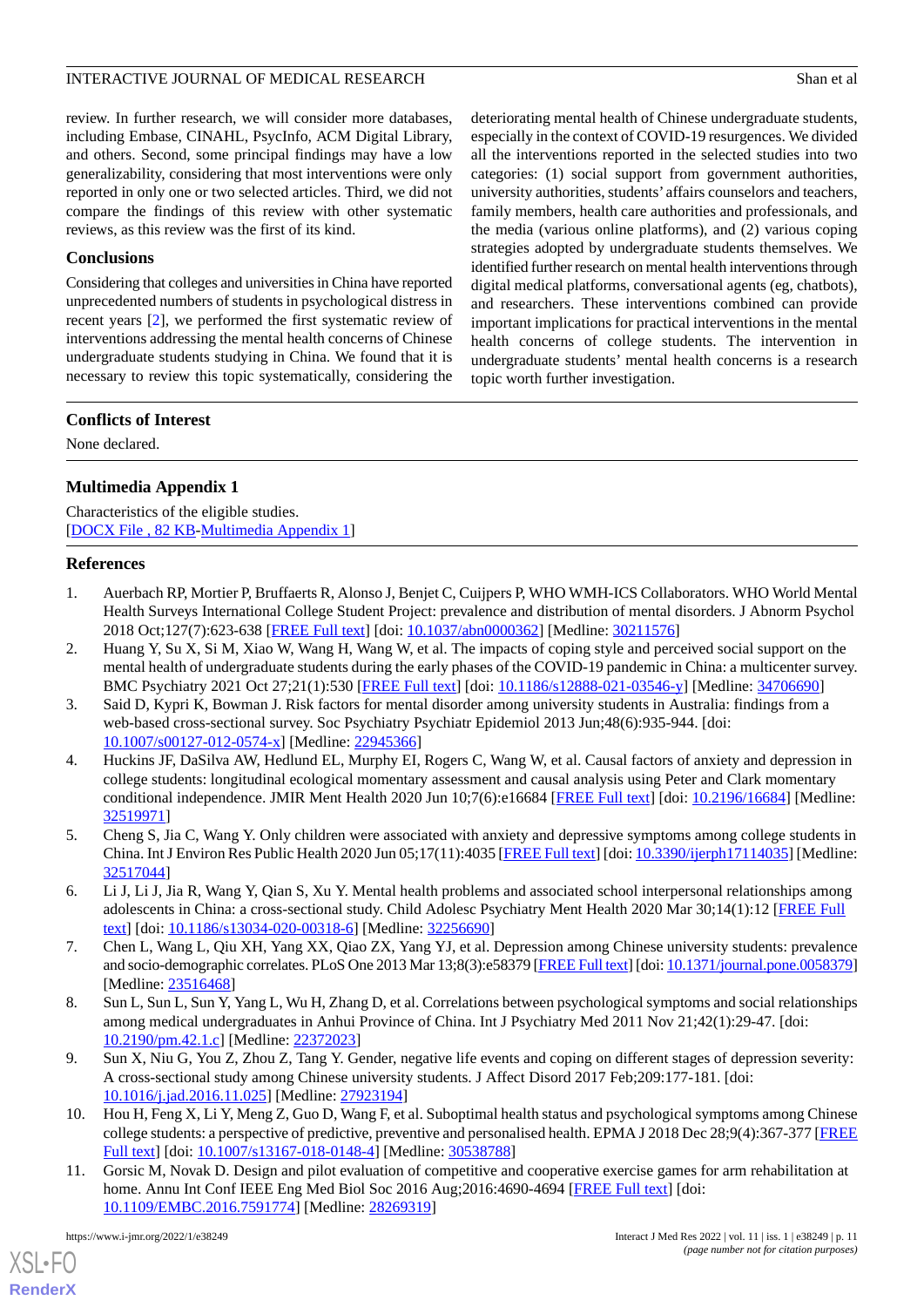- <span id="page-11-0"></span>12. Lei X, Liu C, Jiang H. Mental health of college students and associated factors in Hubei of China. PLoS One 2021 Jul 2;16(7):e0254183 [\[FREE Full text](https://dx.plos.org/10.1371/journal.pone.0254183)] [doi: [10.1371/journal.pone.0254183\]](http://dx.doi.org/10.1371/journal.pone.0254183) [Medline: [34214107](http://www.ncbi.nlm.nih.gov/entrez/query.fcgi?cmd=Retrieve&db=PubMed&list_uids=34214107&dopt=Abstract)]
- <span id="page-11-1"></span>13. Beiter R, Nash R, McCrady M, Rhoades D, Linscomb M, Clarahan M, et al. The prevalence and correlates of depression, anxiety, and stress in a sample of college students. J Affect Disord 2015 Mar 01;173:90-96. [doi: [10.1016/j.jad.2014.10.054\]](http://dx.doi.org/10.1016/j.jad.2014.10.054) [Medline: [25462401](http://www.ncbi.nlm.nih.gov/entrez/query.fcgi?cmd=Retrieve&db=PubMed&list_uids=25462401&dopt=Abstract)]
- 14. Kontoangelos K, Tsiori S, Koundi K, Pappa X, Sakkas P, Papageorgiou C. Greek college students and psychopathology: new insights. Int J Environ Res Public Health 2015 Apr 29;12(5):4709-4725 [[FREE Full text\]](https://www.mdpi.com/resolver?pii=ijerph120504709) [doi: [10.3390/ijerph120504709\]](http://dx.doi.org/10.3390/ijerph120504709) [Medline: [25938913](http://www.ncbi.nlm.nih.gov/entrez/query.fcgi?cmd=Retrieve&db=PubMed&list_uids=25938913&dopt=Abstract)]
- <span id="page-11-3"></span><span id="page-11-2"></span>15. Wang J, Zou J, Luo J, Liu H, Yang Q, Ouyang Y, et al. Mental health symptoms among rural adolescents with different parental migration experiences: A cross-sectional study in China. Psychiatry Res 2019 Sep;279:222-230. [doi: [10.1016/j.psychres.2019.03.004\]](http://dx.doi.org/10.1016/j.psychres.2019.03.004) [Medline: [30878304](http://www.ncbi.nlm.nih.gov/entrez/query.fcgi?cmd=Retrieve&db=PubMed&list_uids=30878304&dopt=Abstract)]
- 16. Alonso J, Mortier P, Auerbach RP, Bruffaerts R, Vilagut G, Cuijpers P, WHO WMH-ICS Collaborators. Severe role impairment associated with mental disorders: Results of the WHO World Mental Health Surveys International College Student Project. Depress Anxiety 2018 Sep 30;35(9):802-814 [\[FREE Full text](http://europepmc.org/abstract/MED/29847006)] [doi: [10.1002/da.22778](http://dx.doi.org/10.1002/da.22778)] [Medline: [29847006\]](http://www.ncbi.nlm.nih.gov/entrez/query.fcgi?cmd=Retrieve&db=PubMed&list_uids=29847006&dopt=Abstract)
- <span id="page-11-4"></span>17. Alonso J, Vilagut G, Mortier P, Auerbach RP, Bruffaerts R, Cuijpers P, WHO WMH-ICS Collaborators. The role impairment associated with mental disorder risk profiles in the WHO World Mental Health International College Student Initiative. Int J Methods Psychiatr Res 2019 Jun 06;28(2):e1750 [\[FREE Full text](http://europepmc.org/abstract/MED/30402985)] [doi: [10.1002/mpr.1750\]](http://dx.doi.org/10.1002/mpr.1750) [Medline: [30402985\]](http://www.ncbi.nlm.nih.gov/entrez/query.fcgi?cmd=Retrieve&db=PubMed&list_uids=30402985&dopt=Abstract)
- <span id="page-11-5"></span>18. Bruffaerts R, Mortier P, Kiekens G, Auerbach RP, Cuijpers P, Demyttenaere K, et al. Mental health problems in college freshmen: prevalence and academic functioning. J Affect Disord 2018 Jan 01;225:97-103 [[FREE Full text](http://europepmc.org/abstract/MED/28802728)] [doi: [10.1016/j.jad.2017.07.044\]](http://dx.doi.org/10.1016/j.jad.2017.07.044) [Medline: [28802728\]](http://www.ncbi.nlm.nih.gov/entrez/query.fcgi?cmd=Retrieve&db=PubMed&list_uids=28802728&dopt=Abstract)
- <span id="page-11-6"></span>19. Gao L, Xie Y, Jia C, Wang W. Prevalence of depression among Chinese university students: a systematic review and meta-analysis. Sci Rep 2020 Sep 28;10(1):15897. [doi: [10.1038/s41598-020-72998-1](http://dx.doi.org/10.1038/s41598-020-72998-1)] [Medline: [32985593\]](http://www.ncbi.nlm.nih.gov/entrez/query.fcgi?cmd=Retrieve&db=PubMed&list_uids=32985593&dopt=Abstract)
- <span id="page-11-7"></span>20. Ngasa SN, Sama C, Dzekem BS, Nforchu KN, Tindong M, Aroke D, et al. Prevalence and factors associated with depression among medical students in Cameroon: a cross-sectional study. BMC Psychiatry 2017 Jun 09;17(1):216 [\[FREE Full text\]](https://bmcpsychiatry.biomedcentral.com/articles/10.1186/s12888-017-1382-3) [doi: [10.1186/s12888-017-1382-3](http://dx.doi.org/10.1186/s12888-017-1382-3)] [Medline: [28599624\]](http://www.ncbi.nlm.nih.gov/entrez/query.fcgi?cmd=Retrieve&db=PubMed&list_uids=28599624&dopt=Abstract)
- <span id="page-11-8"></span>21. Blanco C, Okuda M, Wright C, Hasin DS, Grant BF, Liu S, et al. Mental health of college students and their non-college-attending peers: results from the National Epidemiologic Study on Alcohol and Related Conditions. Arch Gen Psychiatry 2008 Dec;65(12):1429-1437. [doi: [10.1001/archpsyc.65.12.1429](http://dx.doi.org/10.1001/archpsyc.65.12.1429)] [Medline: [19047530\]](http://www.ncbi.nlm.nih.gov/entrez/query.fcgi?cmd=Retrieve&db=PubMed&list_uids=19047530&dopt=Abstract)
- <span id="page-11-9"></span>22. Arayeshgari M, Tapak L, Roshanaei G, Poorolajal J, Ghaleiha A. Application of group smoothly clipped absolute deviation method in identifying correlates of psychiatric distress among college students. BMC Psychiatry 2020 May 04;20(1):198 [[FREE Full text](https://bmcpsychiatry.biomedcentral.com/articles/10.1186/s12888-020-02591-3)] [doi: [10.1186/s12888-020-02591-3\]](http://dx.doi.org/10.1186/s12888-020-02591-3) [Medline: [32366242](http://www.ncbi.nlm.nih.gov/entrez/query.fcgi?cmd=Retrieve&db=PubMed&list_uids=32366242&dopt=Abstract)]
- <span id="page-11-11"></span><span id="page-11-10"></span>23. Plexousakis SS, Kourkoutas E, Giovazolias T, Chatira K, Nikolopoulos D. School bullying and post-traumatic stress disorder symptoms: the role of parental bonding. Front Public Health 2019;7:75. [doi: [10.3389/fpubh.2019.00075\]](http://dx.doi.org/10.3389/fpubh.2019.00075) [Medline: [31024876](http://www.ncbi.nlm.nih.gov/entrez/query.fcgi?cmd=Retrieve&db=PubMed&list_uids=31024876&dopt=Abstract)]
- <span id="page-11-12"></span>24. Sayers J. The world health report 2001 — Mental health: new understanding, new hope. Bull World Health Organ 2001;79(11):1085 [[FREE Full text\]](https://apps.who.int/iris/handle/10665/268478) [doi: [10.1590/S0042-96862001001100014](http://dx.doi.org/10.1590/S0042-96862001001100014)]
- 25. Wu X, Tao S, Zhang Y, Zhang S, Tao F. Low physical activity and high screen time can increase the risks of mental health problems and poor sleep quality among Chinese college students. PLoS One 2015;10(3):e0119607 [\[FREE Full text\]](https://dx.plos.org/10.1371/journal.pone.0119607) [doi: [10.1371/journal.pone.0119607\]](http://dx.doi.org/10.1371/journal.pone.0119607) [Medline: [25786030](http://www.ncbi.nlm.nih.gov/entrez/query.fcgi?cmd=Retrieve&db=PubMed&list_uids=25786030&dopt=Abstract)]
- <span id="page-11-14"></span><span id="page-11-13"></span>26. Mak WW, Chio FH, Chan AT, Lui WW, Wu EK. The efficacy of internet-based mindfulness training and cognitive-behavioral training with telephone support in the Enhancement of mental health among college students and young working adults: randomized controlled trial. J Med Internet Res 2017 Mar 22;19(3):e84 [\[FREE Full text](https://www.jmir.org/2017/3/e84/)] [doi: [10.2196/jmir.6737](http://dx.doi.org/10.2196/jmir.6737)] [Medline: [28330831](http://www.ncbi.nlm.nih.gov/entrez/query.fcgi?cmd=Retrieve&db=PubMed&list_uids=28330831&dopt=Abstract)]
- 27. Promoting mental health: concepts, emerging evidence, practice: summary report. World Health Organization. 2004. URL: <https://apps.who.int/iris/handle/10665/42940> [accessed 2022-02-07]
- <span id="page-11-16"></span><span id="page-11-15"></span>28. Tol WA, Barbui C, Galappatti A, Silove D, Betancourt TS, Souza R, et al. Mental health and psychosocial support in humanitarian settings: linking practice and research. Lancet 2011 Oct 29;378(9802):1581-1591 [\[FREE Full text\]](http://europepmc.org/abstract/MED/22008428) [doi: [10.1016/S0140-6736\(11\)61094-5\]](http://dx.doi.org/10.1016/S0140-6736(11)61094-5) [Medline: [22008428](http://www.ncbi.nlm.nih.gov/entrez/query.fcgi?cmd=Retrieve&db=PubMed&list_uids=22008428&dopt=Abstract)]
- <span id="page-11-17"></span>29. Xiang Y, Dong X, Zhao J. Effects of envy on depression: the mediating roles of psychological resilience and social support. Psychiatry Investig 2020 Jun;17(6):547-555 [\[FREE Full text\]](http://psychiatryinvestigation.org/journal/view.php?doi=10.30773/pi.2019.0266) [doi: [10.30773/pi.2019.0266\]](http://dx.doi.org/10.30773/pi.2019.0266) [Medline: [32517416\]](http://www.ncbi.nlm.nih.gov/entrez/query.fcgi?cmd=Retrieve&db=PubMed&list_uids=32517416&dopt=Abstract)
- <span id="page-11-18"></span>30. Zhao J, Peng X, Chao X, Xiang Y. Childhood maltreatment influences mental symptoms: the mediating roles of emotional intelligence and social support. Front Psychiatry 2019 Jun 21;10:415. [doi: [10.3389/fpsyt.2019.00415\]](http://dx.doi.org/10.3389/fpsyt.2019.00415) [Medline: [31316399\]](http://www.ncbi.nlm.nih.gov/entrez/query.fcgi?cmd=Retrieve&db=PubMed&list_uids=31316399&dopt=Abstract)
- 31. Taylor SE. Social support: a review. In: Friedman HS, editor. The Oxford Handbook of Health Psychology. Oxford, UK: Oxford University Press; 2011.
- 32. Tahmasbipour N, Taheri A. A survey on the relation between social support and mental health in students Shahid Rajaee University. Procedia Soc Behav Sci 2012;47:5-9. [doi: [10.1016/j.sbspro.2012.06.603](http://dx.doi.org/10.1016/j.sbspro.2012.06.603)]
- 33. Wang X, Cai L, Qian J, Peng J. Social support moderates stress effects on depression. Int J Ment Health Syst 2014;8(1):41 [[FREE Full text](https://ijmhs.biomedcentral.com/articles/10.1186/1752-4458-8-41)] [doi: [10.1186/1752-4458-8-41\]](http://dx.doi.org/10.1186/1752-4458-8-41) [Medline: [25422673\]](http://www.ncbi.nlm.nih.gov/entrez/query.fcgi?cmd=Retrieve&db=PubMed&list_uids=25422673&dopt=Abstract)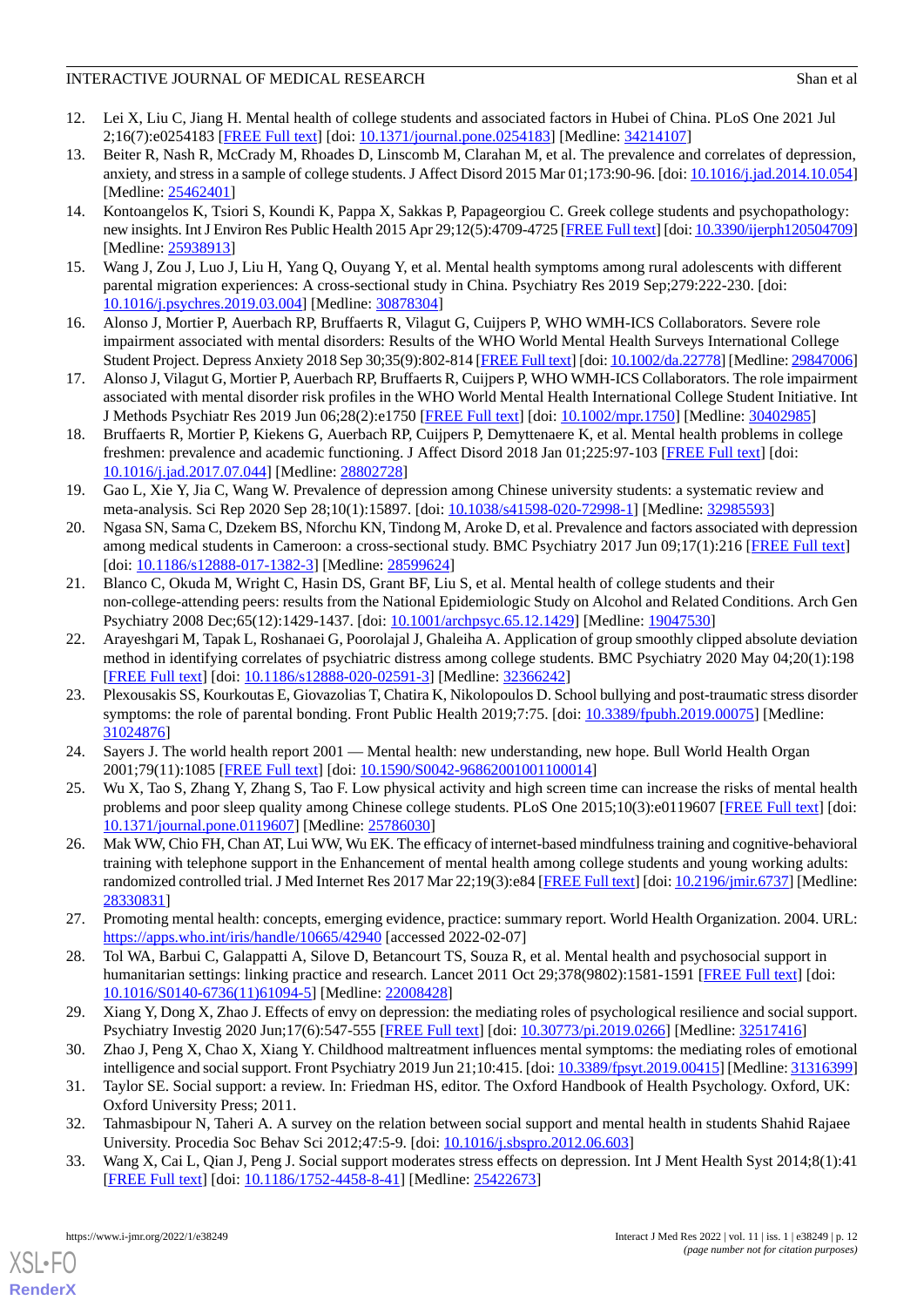- <span id="page-12-0"></span>34. Li J, Liang W, Yuan B, Zeng G. Internalized stigmatization, social support, and individual mental health problems in the public health crisis. Int J Environ Res Public Health 2020 Jun 23;17(12):4507 [[FREE Full text\]](https://www.mdpi.com/resolver?pii=ijerph17124507) [doi: [10.3390/ijerph17124507\]](http://dx.doi.org/10.3390/ijerph17124507) [Medline: [32585910](http://www.ncbi.nlm.nih.gov/entrez/query.fcgi?cmd=Retrieve&db=PubMed&list_uids=32585910&dopt=Abstract)]
- <span id="page-12-1"></span>35. Wahle F, Bollhalder L, Kowatsch T, Fleisch E. Toward the design of evidence-based mental health information systems for people with depression: a systematic literature review and meta-analysis. J Med Internet Res 2017 May 31;19(5):e191 [[FREE Full text](https://www.jmir.org/2017/5/e191/)] [doi: [10.2196/jmir.7381](http://dx.doi.org/10.2196/jmir.7381)] [Medline: [28566267](http://www.ncbi.nlm.nih.gov/entrez/query.fcgi?cmd=Retrieve&db=PubMed&list_uids=28566267&dopt=Abstract)]
- <span id="page-12-2"></span>36. Hofmann SG, Asnaani A, Vonk IJJ, Sawyer AT, Fang A. The efficacy of cognitive behavioral therapy: a review of meta-analyses. Cognit Ther Res 2012 Oct 01;36(5):427-440 [[FREE Full text\]](http://europepmc.org/abstract/MED/23459093) [doi: [10.1007/s10608-012-9476-1](http://dx.doi.org/10.1007/s10608-012-9476-1)] [Medline: [23459093](http://www.ncbi.nlm.nih.gov/entrez/query.fcgi?cmd=Retrieve&db=PubMed&list_uids=23459093&dopt=Abstract)]
- <span id="page-12-4"></span><span id="page-12-3"></span>37. de Mello MF, de Jesus Mari J, Bacaltchuk J, Verdeli H, Neugebauer R. A systematic review of research findings on the efficacy of interpersonal therapy for depressive disorders. Eur Arch Psychiatry Clin Neurosci 2005 Apr 12;255(2):75-82. [doi: <u>[10.1007/s00406-004-0542-x](http://dx.doi.org/10.1007/s00406-004-0542-x)</u>] [Medline: [15812600\]](http://www.ncbi.nlm.nih.gov/entrez/query.fcgi?cmd=Retrieve&db=PubMed&list_uids=15812600&dopt=Abstract)
- <span id="page-12-5"></span>38. Bell AC, D'Zurilla TJ. Problem-solving therapy for depression: a meta-analysis. Clin Psychol Rev 2009 Jun;29(4):348-353. [doi: <u>[10.1016/j.cpr.2009.02.003](http://dx.doi.org/10.1016/j.cpr.2009.02.003)</u>] [Medline: [19299058\]](http://www.ncbi.nlm.nih.gov/entrez/query.fcgi?cmd=Retrieve&db=PubMed&list_uids=19299058&dopt=Abstract)
- <span id="page-12-6"></span>39. Brent DA, Holder D, Kolko D, Birmaher B, Baugher M, Roth C, et al. A clinical psychotherapy trial for adolescent depression comparing cognitive, family, and supportive therapy. Arch Gen Psychiatry 1997 Sep 01;54(9):877-885. [doi: [10.1001/archpsyc.1997.01830210125017](http://dx.doi.org/10.1001/archpsyc.1997.01830210125017)] [Medline: [9294380](http://www.ncbi.nlm.nih.gov/entrez/query.fcgi?cmd=Retrieve&db=PubMed&list_uids=9294380&dopt=Abstract)]
- <span id="page-12-7"></span>40. Cuijpers P. A psychoeducational approach to the treatment of depression: A meta-analysis of Lewinsohn's "coping with depression" course. Behav Ther 1998;29(3):521-533. [doi: [10.1016/S0005-7894\(98\)80047-6\]](http://dx.doi.org/10.1016/S0005-7894(98)80047-6)
- <span id="page-12-8"></span>41. Ströhle A. Physical activity, exercise, depression and anxiety disorders. J Neural Transm 2009 Jun;116(6):777-784. [doi: [10.1007/s00702-008-0092-x\]](http://dx.doi.org/10.1007/s00702-008-0092-x) [Medline: [18726137](http://www.ncbi.nlm.nih.gov/entrez/query.fcgi?cmd=Retrieve&db=PubMed&list_uids=18726137&dopt=Abstract)]
- <span id="page-12-9"></span>42. Drum DJ, Denmark AB. Campus suicide prevention: bridging paradigms and forging partnerships. Harv Rev Psychiatry 2012;20(4):209-221. [doi: [10.3109/10673229.2012.712841\]](http://dx.doi.org/10.3109/10673229.2012.712841) [Medline: [22894730\]](http://www.ncbi.nlm.nih.gov/entrez/query.fcgi?cmd=Retrieve&db=PubMed&list_uids=22894730&dopt=Abstract)
- <span id="page-12-10"></span>43. Farrer L, Gulliver A, Chan JKY, Batterham PJ, Reynolds J, Calear A, et al. Technology-based interventions for mental health in tertiary students: systematic review. J Med Internet Res 2013 May 27;15(5):e101 [\[FREE Full text\]](https://www.jmir.org/2013/5/e101/) [doi: [10.2196/jmir.2639](http://dx.doi.org/10.2196/jmir.2639)] [Medline: [23711740](http://www.ncbi.nlm.nih.gov/entrez/query.fcgi?cmd=Retrieve&db=PubMed&list_uids=23711740&dopt=Abstract)]
- <span id="page-12-12"></span><span id="page-12-11"></span>44. Mowbray CT, Megivern D, Mandiberg JM, Strauss S, Stein CH, Collins K, et al. Campus mental health services: recommendations for change. Am J Orthopsychiatry 2006 Apr;76(2):226-237. [doi: [10.1037/0002-9432.76.2.226\]](http://dx.doi.org/10.1037/0002-9432.76.2.226) [Medline: [16719642](http://www.ncbi.nlm.nih.gov/entrez/query.fcgi?cmd=Retrieve&db=PubMed&list_uids=16719642&dopt=Abstract)]
- <span id="page-12-13"></span>45. Andersson G, Cuijpers P. Internet-based and other computerized psychological treatments for adult depression: a meta-analysis. Cogn Behav Ther 2009;38(4):196-205. [doi: [10.1080/16506070903318960](http://dx.doi.org/10.1080/16506070903318960)] [Medline: [20183695\]](http://www.ncbi.nlm.nih.gov/entrez/query.fcgi?cmd=Retrieve&db=PubMed&list_uids=20183695&dopt=Abstract)
- <span id="page-12-14"></span>46. Reger MA, Gahm GA. A meta-analysis of the effects of internet- and computer-based cognitive-behavioral treatments for anxiety. J Clin Psychol 2009 Jan;65(1):53-75. [doi: [10.1002/jclp.20536](http://dx.doi.org/10.1002/jclp.20536)] [Medline: [19051274\]](http://www.ncbi.nlm.nih.gov/entrez/query.fcgi?cmd=Retrieve&db=PubMed&list_uids=19051274&dopt=Abstract)
- <span id="page-12-15"></span>47. Page MJ, McKenzie JE, Bossuyt PM, Boutron I, Hoffmann TC, Mulrow CD, et al. The PRISMA 2020 statement: an updated guideline for reporting systematic reviews. BMJ 2021 Mar 29;372:n71 [[FREE Full text\]](http://www.bmj.com/lookup/pmidlookup?view=long&pmid=33782057) [doi: [10.1136/bmj.n71\]](http://dx.doi.org/10.1136/bmj.n71) [Medline: [33782057](http://www.ncbi.nlm.nih.gov/entrez/query.fcgi?cmd=Retrieve&db=PubMed&list_uids=33782057&dopt=Abstract)]
- <span id="page-12-18"></span>48. Yu Z, Wang L, Chen W, Perrin N, Gross D. Childhood adversity and mental health among Chinese young adults: the protective role of resilience. J Adv Nurs 2021 Dec 07;77(12):4793-4804. [doi: [10.1111/jan.15070\]](http://dx.doi.org/10.1111/jan.15070) [Medline: [34617614\]](http://www.ncbi.nlm.nih.gov/entrez/query.fcgi?cmd=Retrieve&db=PubMed&list_uids=34617614&dopt=Abstract)
- <span id="page-12-19"></span>49. Zhang W, Xiong S, Zheng Y, Wu J. Response efficacy and self-efficacy mediated the relationship between perceived threat and psychic anxiety among college students in the early stage of the COVID-19 pandemic. Int J Environ Res Public Health 2022 Feb 28;19(5):2832 [[FREE Full text\]](https://www.mdpi.com/resolver?pii=ijerph19052832) [doi: [10.3390/ijerph19052832\]](http://dx.doi.org/10.3390/ijerph19052832) [Medline: [35270528\]](http://www.ncbi.nlm.nih.gov/entrez/query.fcgi?cmd=Retrieve&db=PubMed&list_uids=35270528&dopt=Abstract)
- <span id="page-12-16"></span>50. Shen Y, Zhang Y, Chan BSM, Meng F, Yang T, Luo X, et al. Association of ADHD symptoms, depression and suicidal behaviors with anxiety in Chinese medical college students. BMC Psychiatry 2020 Apr 22;20(1):180 [\[FREE Full text\]](https://bmcpsychiatry.biomedcentral.com/articles/10.1186/s12888-020-02555-7) [doi: [10.1186/s12888-020-02555-7\]](http://dx.doi.org/10.1186/s12888-020-02555-7) [Medline: [32321462\]](http://www.ncbi.nlm.nih.gov/entrez/query.fcgi?cmd=Retrieve&db=PubMed&list_uids=32321462&dopt=Abstract)
- <span id="page-12-20"></span>51. Sze KYP, Lee EKP, Chan RHW, Kim JH. Prevalence of negative emotional eating and its associated psychosocial factors among urban Chinese undergraduates in Hong Kong: a cross-sectional study. BMC Public Health 2021 Mar 24;21(1):583 [[FREE Full text](https://bmcpublichealth.biomedcentral.com/articles/10.1186/s12889-021-10531-3)] [doi: [10.1186/s12889-021-10531-3\]](http://dx.doi.org/10.1186/s12889-021-10531-3) [Medline: [33761930](http://www.ncbi.nlm.nih.gov/entrez/query.fcgi?cmd=Retrieve&db=PubMed&list_uids=33761930&dopt=Abstract)]
- <span id="page-12-17"></span>52. Zhao N, Zhou G. Social media use and mental health during the COVID - 19 pandemic: moderator role of disaster stressor and mediator role of negative affect. Appl Psychol Health Well - Being 2020 Sep 17;12(4):1019-1038. [doi: [10.1111/aphw.12226](http://dx.doi.org/10.1111/aphw.12226)]
- <span id="page-12-21"></span>53. Yu M, Tian F, Cui Q, Wu H. Prevalence and its associated factors of depressive symptoms among Chinese college students during the COVID-19 pandemic. BMC Psychiatry 2021 Jan 29;21(1):66 [[FREE Full text\]](https://bmcpsychiatry.biomedcentral.com/articles/10.1186/s12888-021-03066-9) [doi: [10.1186/s12888-021-03066-9\]](http://dx.doi.org/10.1186/s12888-021-03066-9) [Medline: [33514336](http://www.ncbi.nlm.nih.gov/entrez/query.fcgi?cmd=Retrieve&db=PubMed&list_uids=33514336&dopt=Abstract)]
- 54. Li Y, Peng J. Does social support matter? The mediating links with coping strategy and anxiety among Chinese college students in a cross-sectional study of COVID-19 pandemic. BMC Public Health 2021 Jul 02;21(1):1298 [\[FREE Full text\]](https://bmcpublichealth.biomedcentral.com/articles/10.1186/s12889-021-11332-4) [doi: [10.1186/s12889-021-11332-4](http://dx.doi.org/10.1186/s12889-021-11332-4)] [Medline: [34215244\]](http://www.ncbi.nlm.nih.gov/entrez/query.fcgi?cmd=Retrieve&db=PubMed&list_uids=34215244&dopt=Abstract)
- 55. Wang T, Wong JYH, Wang MP, Li ACY, Kim SS, Lee JJ. Effects of social networking service (SNS) addiction on mental health status in Chinese university students: structural equation modeling approach using a cross-sectional online survey. J Med Internet Res 2021 Dec 08;23(12):e26733 [\[FREE Full text\]](https://www.jmir.org/2021/12/e26733/) [doi: [10.2196/26733](http://dx.doi.org/10.2196/26733)] [Medline: [34889760](http://www.ncbi.nlm.nih.gov/entrez/query.fcgi?cmd=Retrieve&db=PubMed&list_uids=34889760&dopt=Abstract)]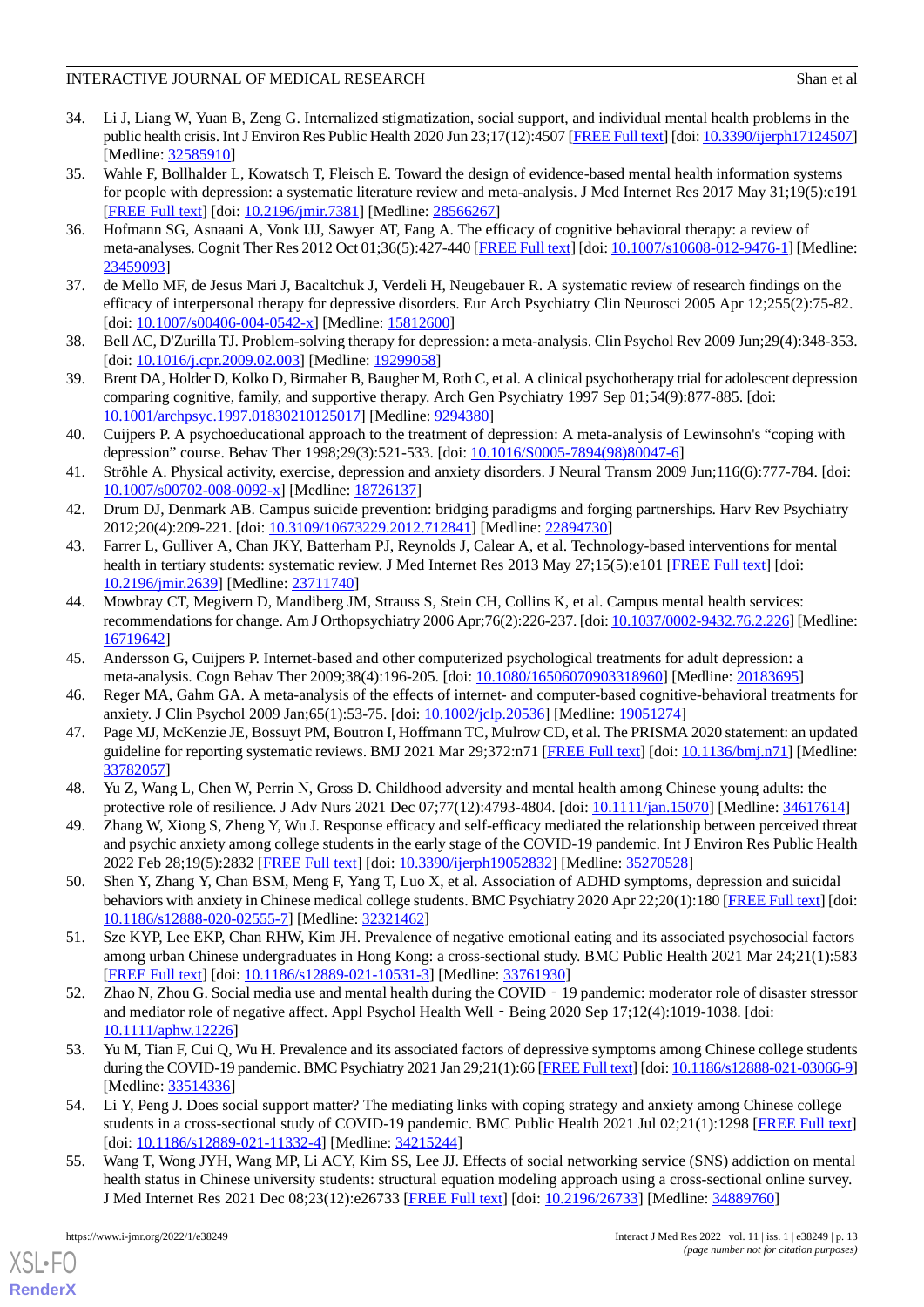- <span id="page-13-15"></span>56. Sit HF, Hong IW, Burchert S, Sou EKL, Wong M, Chen W, et al. A feasibility study of the WHO Digital Mental Health Intervention step-by-step to address depression among Chinese young adults. Front Psychiatry 2021 Jan 7;12:812667. [doi: [10.3389/fpsyt.2021.812667\]](http://dx.doi.org/10.3389/fpsyt.2021.812667) [Medline: [35069297\]](http://www.ncbi.nlm.nih.gov/entrez/query.fcgi?cmd=Retrieve&db=PubMed&list_uids=35069297&dopt=Abstract)
- <span id="page-13-8"></span>57. Liang S, Chen R, Liu L, Li X, Chen J, Tang S, et al. The psychological impact of the COVID-19 epidemic on Guangdong college students: the difference between seeking and not seeking psychological help. Front Psychol 2020 Sep 4;11:2231. [doi: [10.3389/fpsyg.2020.02231](http://dx.doi.org/10.3389/fpsyg.2020.02231)] [Medline: [33013582](http://www.ncbi.nlm.nih.gov/entrez/query.fcgi?cmd=Retrieve&db=PubMed&list_uids=33013582&dopt=Abstract)]
- <span id="page-13-0"></span>58. Nurunnabi M, Hossain SFAH, Chinna K, Sundarasen S, Khoshaim HB, Kamaludin K, et al. Coping strategies of students for anxiety during the COVID-19 pandemic in China: a cross-sectional study. F1000Res 2020 Sep 10;9:1115 [\[FREE Full](https://f1000research.com/articles/10.12688/f1000research.25557.1/doi) [text](https://f1000research.com/articles/10.12688/f1000research.25557.1/doi)] [doi: [10.12688/f1000research.25557.1](http://dx.doi.org/10.12688/f1000research.25557.1)] [Medline: [33274049](http://www.ncbi.nlm.nih.gov/entrez/query.fcgi?cmd=Retrieve&db=PubMed&list_uids=33274049&dopt=Abstract)]
- <span id="page-13-16"></span><span id="page-13-9"></span>59. Wu R, Guo L, Rong H, Shi J, Li W, Zhu M, et al. The role of problematic smartphone uses and psychological distress in the relationship between sleep quality and disordered eating behaviors among Chinese college students. Front Psychiatry 2021 Dec 13;12:793506. [doi: [10.3389/fpsyt.2021.793506\]](http://dx.doi.org/10.3389/fpsyt.2021.793506) [Medline: [34966312\]](http://www.ncbi.nlm.nih.gov/entrez/query.fcgi?cmd=Retrieve&db=PubMed&list_uids=34966312&dopt=Abstract)
- <span id="page-13-1"></span>60. Chen X, Zhang X, Zhu X, Wang G. Efficacy of an internet-based intervention for subclinical depression (MoodBox) in China: study protocol for a randomized controlled trial. Front Psychiatry 2020 Jan 12;11:585920. [doi: [10.3389/fpsyt.2020.585920\]](http://dx.doi.org/10.3389/fpsyt.2020.585920) [Medline: [33510658\]](http://www.ncbi.nlm.nih.gov/entrez/query.fcgi?cmd=Retrieve&db=PubMed&list_uids=33510658&dopt=Abstract)
- <span id="page-13-6"></span>61. Yu Y, She R, Luo S, Xin M, Li L, Wang S, et al. Factors influencing depression and mental distress related to COVID-19 among university students in China: online cross-sectional mediation study. JMIR Ment Health 2021 Feb 22;8(2):e22705 [[FREE Full text](https://mental.jmir.org/2021/2/e22705/)] [doi: [10.2196/22705\]](http://dx.doi.org/10.2196/22705) [Medline: [33616541\]](http://www.ncbi.nlm.nih.gov/entrez/query.fcgi?cmd=Retrieve&db=PubMed&list_uids=33616541&dopt=Abstract)
- <span id="page-13-12"></span>62. Zhang Y, Zhao J, Xi J, Fan B, Wang Q, Yao Z, et al. The prevalence and determinant of PTSD symptoms among home-quarantined Chinese university students during the COVID-19 pandemic. Healthcare 2021 Oct 16;9(10):1383 [\[FREE](https://www.mdpi.com/resolver?pii=healthcare9101383) [Full text\]](https://www.mdpi.com/resolver?pii=healthcare9101383) [doi: [10.3390/healthcare9101383\]](http://dx.doi.org/10.3390/healthcare9101383) [Medline: [34683063](http://www.ncbi.nlm.nih.gov/entrez/query.fcgi?cmd=Retrieve&db=PubMed&list_uids=34683063&dopt=Abstract)]
- <span id="page-13-2"></span>63. Li N, Fan L, Wang Y, Wang J, Huang Y. Risk factors of psychological distress during the COVID-19 pandemic: the roles of coping style and emotional regulation. J Affect Disord 2022 Feb 15;299:326-334 [[FREE Full text](http://europepmc.org/abstract/MED/34920036)] [doi: [10.1016/j.jad.2021.12.026\]](http://dx.doi.org/10.1016/j.jad.2021.12.026) [Medline: [34920036\]](http://www.ncbi.nlm.nih.gov/entrez/query.fcgi?cmd=Retrieve&db=PubMed&list_uids=34920036&dopt=Abstract)
- <span id="page-13-10"></span>64. Tang W, Hu T, Hu B, Jin C, Wang G, Xie C, et al. Prevalence and correlates of PTSD and depressive symptoms one month after the outbreak of the COVID-19 epidemic in a sample of home-quarantined Chinese university students. J Affect Disord 2020 Sep 01;274:1-7 [\[FREE Full text\]](http://europepmc.org/abstract/MED/32405111) [doi: [10.1016/j.jad.2020.05.009](http://dx.doi.org/10.1016/j.jad.2020.05.009)] [Medline: [32405111\]](http://www.ncbi.nlm.nih.gov/entrez/query.fcgi?cmd=Retrieve&db=PubMed&list_uids=32405111&dopt=Abstract)
- <span id="page-13-13"></span>65. Zhou W, Li P, Lei X, Yuan H. Envision a bright future to heal your negative mood: a trial in China. Cogn Ther Res 2021 Aug 11;46(2):343-357. [doi: [10.1007/s10608-021-10246-0](http://dx.doi.org/10.1007/s10608-021-10246-0)]
- <span id="page-13-7"></span><span id="page-13-3"></span>66. Shen Y, Chan BSM, Huang C, Cui X, Liu J, Lu J, et al. Suicidal behaviors and attention deficit hyperactivity disorder (ADHD): a cross-sectional study among Chinese medical college students. BMC Psychiatry 2021 May 18;21(1):258 [\[FREE](https://bmcpsychiatry.biomedcentral.com/articles/10.1186/s12888-021-03247-6) [Full text\]](https://bmcpsychiatry.biomedcentral.com/articles/10.1186/s12888-021-03247-6) [doi: [10.1186/s12888-021-03247-6](http://dx.doi.org/10.1186/s12888-021-03247-6)] [Medline: [34006240](http://www.ncbi.nlm.nih.gov/entrez/query.fcgi?cmd=Retrieve&db=PubMed&list_uids=34006240&dopt=Abstract)]
- <span id="page-13-4"></span>67. Li D, Zou L, Zhang Z, Zhang P, Zhang J, Fu W, et al. The psychological effect of COVID-19 on home-quarantined nursing students in China. Front Psychiatry 2021 Mar 26;12:652296. [doi: [10.3389/fpsyt.2021.652296\]](http://dx.doi.org/10.3389/fpsyt.2021.652296) [Medline: [33897502\]](http://www.ncbi.nlm.nih.gov/entrez/query.fcgi?cmd=Retrieve&db=PubMed&list_uids=33897502&dopt=Abstract)
- <span id="page-13-14"></span>68. Yang K, Wang L, Liu H, Li L, Jiang X. Impact of coronavirus disease 2019 on the mental health of university students in Sichuan Province, China: An online cross-sectional study. Int J Ment Health Nurs 2021 Aug;30(4):875-884 [[FREE Full](http://europepmc.org/abstract/MED/33704896) [text](http://europepmc.org/abstract/MED/33704896)] [doi: [10.1111/inm.12828\]](http://dx.doi.org/10.1111/inm.12828) [Medline: [33704896\]](http://www.ncbi.nlm.nih.gov/entrez/query.fcgi?cmd=Retrieve&db=PubMed&list_uids=33704896&dopt=Abstract)
- <span id="page-13-17"></span>69. Liu K, Duan Y, Wang Y. The effectiveness of a web-based positive psychology intervention in enhancing college students' mental well-being. Soc Behav Pers 2021 Aug 04;49(8):1-13. [doi: [10.2224/sbp.10459\]](http://dx.doi.org/10.2224/sbp.10459)
- <span id="page-13-5"></span>70. Carciofo R. Morning affect, eveningness, and amplitude distinctness: associations with negative emotionality, including the mediating roles of sleep quality, personality, and metacognitive beliefs. Chronobiol Int 2020 Nov 13;37(11):1565-1579. [doi: [10.1080/07420528.2020.1798978](http://dx.doi.org/10.1080/07420528.2020.1798978)] [Medline: [32787687\]](http://www.ncbi.nlm.nih.gov/entrez/query.fcgi?cmd=Retrieve&db=PubMed&list_uids=32787687&dopt=Abstract)
- <span id="page-13-18"></span>71. Yen J, Yen C, Wu H, Huang C, Ko C. Hostility in the real world and online: the effect of internet addiction, depression, and online activity. Cyberpsychol Behav Soc Netw 2011 Nov;14(11):649-655. [doi: [10.1089/cyber.2010.0393\]](http://dx.doi.org/10.1089/cyber.2010.0393) [Medline: [21476897](http://www.ncbi.nlm.nih.gov/entrez/query.fcgi?cmd=Retrieve&db=PubMed&list_uids=21476897&dopt=Abstract)]
- <span id="page-13-19"></span>72. Zheng X, Guo Y, Ma W, Yang H, Luo L, Wen L, et al. A longitudinal study on the mental health of college students in Jinan during the peak stage of the COVID-19 epidemic and the society reopening. Biomed Hub 2021 Oct 12;6(3):102-110 [[FREE Full text](https://www.karger.com?DOI=10.1159/000519586)] [doi: [10.1159/000519586\]](http://dx.doi.org/10.1159/000519586) [Medline: [34950671\]](http://www.ncbi.nlm.nih.gov/entrez/query.fcgi?cmd=Retrieve&db=PubMed&list_uids=34950671&dopt=Abstract)
- <span id="page-13-11"></span>73. Song B, Zhao Y, Zhu J. COVID-19-related traumatic effects and psychological reactions among international students. J Epidemiol Glob Health 2021 Mar;11(1):117-123 [\[FREE Full text\]](http://europepmc.org/abstract/MED/33605116) [doi: [10.2991/jegh.k.201016.001](http://dx.doi.org/10.2991/jegh.k.201016.001)] [Medline: [33605116](http://www.ncbi.nlm.nih.gov/entrez/query.fcgi?cmd=Retrieve&db=PubMed&list_uids=33605116&dopt=Abstract)]
- <span id="page-13-20"></span>74. Tao X, Chen D, Fan Y, Zhang L, Shan H, Wei Y, et al. A cross-sectional study for the mental health status and sleep quality among college students in Macao during the COVID-19 pandemic. PeerJ 2021;9:e12520. [doi: [10.7717/peerj.12520](http://dx.doi.org/10.7717/peerj.12520)] [Medline: [34966578](http://www.ncbi.nlm.nih.gov/entrez/query.fcgi?cmd=Retrieve&db=PubMed&list_uids=34966578&dopt=Abstract)]
- 75. Jia Y, Qi Y, Bai L, Han Y, Xie Z, Ge J. Knowledge-attitude-practice and psychological status of college students during the early stage of COVID-19 outbreak in China: a cross-sectional study. BMJ Open 2021 Feb 05;11(2):e045034 [\[FREE](https://bmjopen.bmj.com/lookup/pmidlookup?view=long&pmid=33550266) [Full text\]](https://bmjopen.bmj.com/lookup/pmidlookup?view=long&pmid=33550266) [doi: [10.1136/bmjopen-2020-045034](http://dx.doi.org/10.1136/bmjopen-2020-045034)] [Medline: [33550266\]](http://www.ncbi.nlm.nih.gov/entrez/query.fcgi?cmd=Retrieve&db=PubMed&list_uids=33550266&dopt=Abstract)
- 76. Dun Y, Ripley-Gonzalez JW, Zhou N, You B, Li Q, Li H, et al. Weight gain in Chinese youth during a 4-month COVID-19 lockdown: a retrospective observational study. BMJ Open 2021 Jul 22;11(7):e052451 [\[FREE Full text](https://bmjopen.bmj.com/lookup/pmidlookup?view=long&pmid=34301671)] [doi: [10.1136/bmjopen-2021-052451\]](http://dx.doi.org/10.1136/bmjopen-2021-052451) [Medline: [34301671](http://www.ncbi.nlm.nih.gov/entrez/query.fcgi?cmd=Retrieve&db=PubMed&list_uids=34301671&dopt=Abstract)]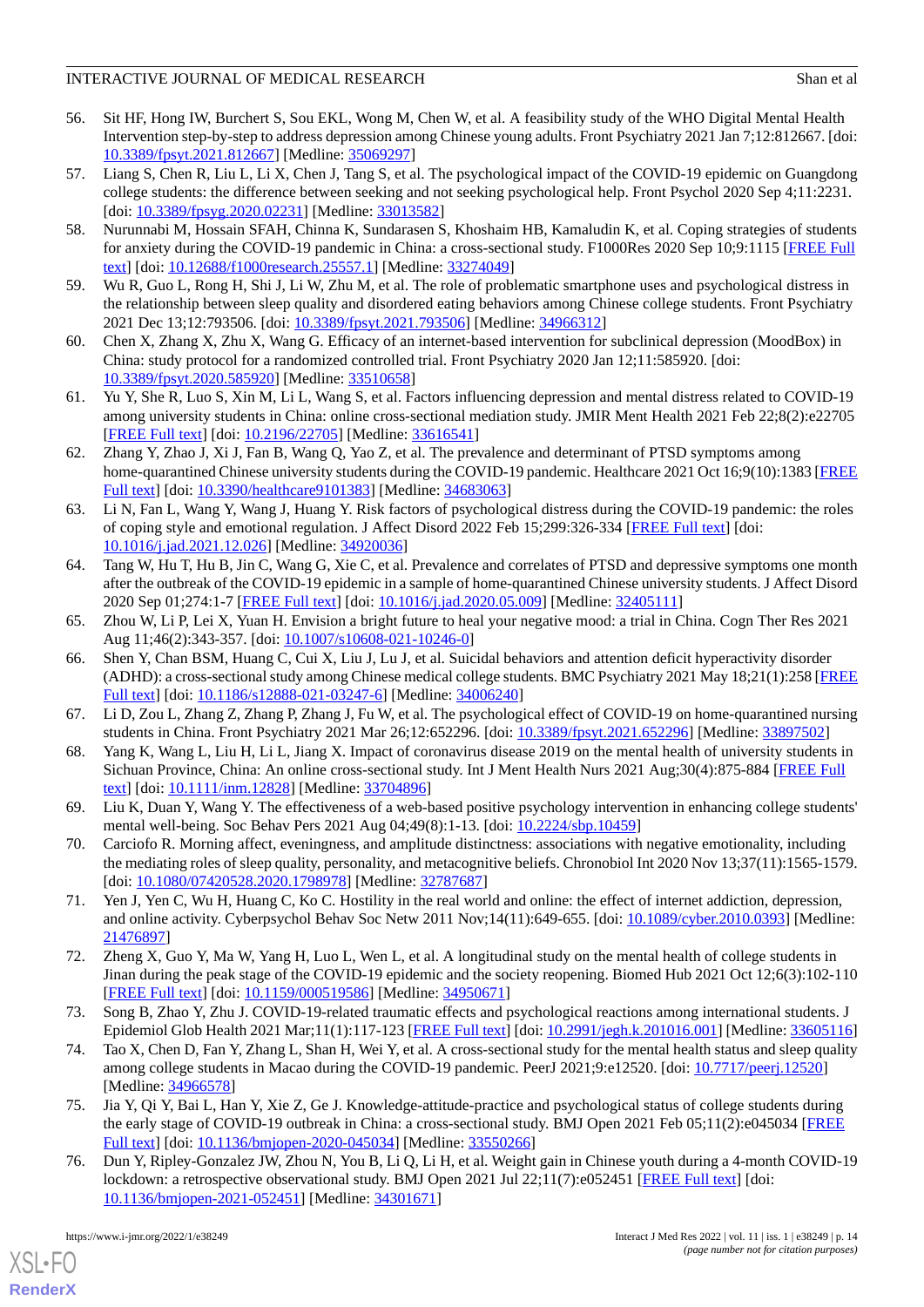- <span id="page-14-2"></span>77. Yu J, Yang Z, Wu Y, Ge M, Tang X, Jiang H. Prevalence of and factors associated with depressive symptoms among college students in Wuhan, China during the normalization stage of COVID-19 prevention and control. Front Psychiatry 2021 Oct 15;12:742950. [doi: [10.3389/fpsyt.2021.742950](http://dx.doi.org/10.3389/fpsyt.2021.742950)] [Medline: [34721111\]](http://www.ncbi.nlm.nih.gov/entrez/query.fcgi?cmd=Retrieve&db=PubMed&list_uids=34721111&dopt=Abstract)
- <span id="page-14-16"></span><span id="page-14-13"></span>78. Pan J, Zhuang X. Effectiveness of an adventure-based cognitive behavioral program for Hong Kong university students. Res Soc Work Pract 2021 Oct 19;32(2):227-237. [doi: [10.1177/10497315211042096\]](http://dx.doi.org/10.1177/10497315211042096)
- 79. Auyeung L, Mo PKH. The efficacy and mechanism of online positive psychological intervention (PPI) on improving well-being among Chinese university students: a pilot study of the Best Possible Self (BPS) intervention. J Happiness Stud 2018 Nov 26;20(8):2525-2550. [doi: [10.1007/s10902-018-0054-4\]](http://dx.doi.org/10.1007/s10902-018-0054-4)
- <span id="page-14-14"></span><span id="page-14-3"></span>80. Zhao C, Xu H, Lai X, Yang X, Tu X, Ding N, et al. Effects of online social support and perceived social support on the relationship between perceived stress and problematic smartphone usage among Chinese undergraduates. Psychol Res Behav Manag 2021;14:529-539. [doi: [10.2147/PRBM.S302551](http://dx.doi.org/10.2147/PRBM.S302551)] [Medline: [33976576\]](http://www.ncbi.nlm.nih.gov/entrez/query.fcgi?cmd=Retrieve&db=PubMed&list_uids=33976576&dopt=Abstract)
- <span id="page-14-15"></span>81. Xin M, Luo S, She R, Yu Y, Li L, Wang S, et al. Negative cognitive and psychological correlates of mandatory quarantine during the initial COVID-19 outbreak in China. Am Psychol 2020;75(5):607-617. [doi: [10.1037/amp0000692\]](http://dx.doi.org/10.1037/amp0000692) [Medline: [32673008](http://www.ncbi.nlm.nih.gov/entrez/query.fcgi?cmd=Retrieve&db=PubMed&list_uids=32673008&dopt=Abstract)]
- <span id="page-14-10"></span>82. Liang K, de Lucena Martins CM, Chen S, Clark CCT, Duncan MJ, Bu H, et al. Sleep as a priority: 24-hour movement guidelines and mental health of Chinese college students during the COVID-19 pandemic. Healthcare 2021 Sep 06;9(9):1166 [[FREE Full text](https://www.mdpi.com/resolver?pii=healthcare9091166)] [doi: [10.3390/healthcare9091166\]](http://dx.doi.org/10.3390/healthcare9091166) [Medline: [34574940\]](http://www.ncbi.nlm.nih.gov/entrez/query.fcgi?cmd=Retrieve&db=PubMed&list_uids=34574940&dopt=Abstract)
- <span id="page-14-8"></span>83. Sun Y, Lin S, Chung KKH. University students' perceived peer support and experienced depressive Symptoms during the COVID-19 pandemic: the mediating role of emotional well-being. Int J Environ Res Public Health 2020 Dec 12;17(24):9308 [[FREE Full text](https://www.mdpi.com/resolver?pii=ijerph17249308)] [doi: [10.3390/ijerph17249308](http://dx.doi.org/10.3390/ijerph17249308)] [Medline: [33322751\]](http://www.ncbi.nlm.nih.gov/entrez/query.fcgi?cmd=Retrieve&db=PubMed&list_uids=33322751&dopt=Abstract)
- <span id="page-14-11"></span>84. Li Y, Qin L, Shi Y, Han J. The psychological symptoms of college student in China during the lockdown of COVID-19 epidemic. Healthcare 2021 Apr 11;9(4):447 [[FREE Full text](https://www.mdpi.com/resolver?pii=healthcare9040447)] [doi: [10.3390/healthcare9040447\]](http://dx.doi.org/10.3390/healthcare9040447) [Medline: [33920411](http://www.ncbi.nlm.nih.gov/entrez/query.fcgi?cmd=Retrieve&db=PubMed&list_uids=33920411&dopt=Abstract)]
- <span id="page-14-9"></span>85. Zhu Y, Wang H, Wang A. An evaluation of mental health and emotion regulation experienced by undergraduate nursing students in China during the COVID-19 pandemic: A cross-sectional study. Int J Ment Health Nurs 2021 Oct 13;30(5):1160-1169 [[FREE Full text](http://europepmc.org/abstract/MED/33848056)] [doi: [10.1111/inm.12867\]](http://dx.doi.org/10.1111/inm.12867) [Medline: [33848056\]](http://www.ncbi.nlm.nih.gov/entrez/query.fcgi?cmd=Retrieve&db=PubMed&list_uids=33848056&dopt=Abstract)
- <span id="page-14-7"></span><span id="page-14-1"></span>86. Zhuo L, Wu Q, Le H, Li H, Zheng L, Ma G, et al. COVID-19-related intolerance of uncertainty and mental health among back-to-school students in Wuhan: the moderation effect of social support. Int J Environ Res Public Health 2021 Jan 22;18(3):981 [[FREE Full text\]](https://www.mdpi.com/resolver?pii=ijerph18030981) [doi: [10.3390/ijerph18030981\]](http://dx.doi.org/10.3390/ijerph18030981) [Medline: [33499409\]](http://www.ncbi.nlm.nih.gov/entrez/query.fcgi?cmd=Retrieve&db=PubMed&list_uids=33499409&dopt=Abstract)
- <span id="page-14-4"></span>87. Li X, Fu P, Fan C, Zhu M, Li M. COVID-19 stress and mental health of students in locked-down colleges. Int J Environ Res Public Health 2021 Jan 18;18(2):771 [[FREE Full text](https://www.mdpi.com/resolver?pii=ijerph18020771)] [doi: [10.3390/ijerph18020771\]](http://dx.doi.org/10.3390/ijerph18020771) [Medline: [33477595\]](http://www.ncbi.nlm.nih.gov/entrez/query.fcgi?cmd=Retrieve&db=PubMed&list_uids=33477595&dopt=Abstract)
- <span id="page-14-17"></span>88. Zhan H, Zheng C, Zhang X, Yang M, Zhang L, Jia X. Chinese college students' stress and anxiety levels under COVID-19. Front Psychiatry 2021 Jun 10;12:615390. [doi: [10.3389/fpsyt.2021.615390](http://dx.doi.org/10.3389/fpsyt.2021.615390)] [Medline: [34177635](http://www.ncbi.nlm.nih.gov/entrez/query.fcgi?cmd=Retrieve&db=PubMed&list_uids=34177635&dopt=Abstract)]
- <span id="page-14-5"></span>89. Ding Y, Fu X, Liu R, Hwang J, Hong W, Wang J. The impact of different coping styles on psychological distress during the COVID-19: the mediating role of perceived stress. Int J Environ Res Public Health 2021 Oct 18;18(20):10947 [[FREE](https://www.mdpi.com/resolver?pii=ijerph182010947) [Full text\]](https://www.mdpi.com/resolver?pii=ijerph182010947) [doi: [10.3390/ijerph182010947\]](http://dx.doi.org/10.3390/ijerph182010947) [Medline: [34682693\]](http://www.ncbi.nlm.nih.gov/entrez/query.fcgi?cmd=Retrieve&db=PubMed&list_uids=34682693&dopt=Abstract)
- <span id="page-14-6"></span>90. Zhou Y, Lemmer G, Xu J, Rief W. Cross-cultural measurement invariance of scales assessing stigma and attitude to seeking professional psychological help. Front Psychol 2019;10:1249. [doi: [10.3389/fpsyg.2019.01249\]](http://dx.doi.org/10.3389/fpsyg.2019.01249) [Medline: [31214074\]](http://www.ncbi.nlm.nih.gov/entrez/query.fcgi?cmd=Retrieve&db=PubMed&list_uids=31214074&dopt=Abstract)
- <span id="page-14-0"></span>91. Liang Z, Kang D, Zhang M, Xia Y, Zeng Q. The impact of the COVID-19 pandemic on Chinese postgraduate students' mental health. Int J Environ Res Public Health 2021 Nov 03;18(21):11542 [[FREE Full text\]](https://www.mdpi.com/resolver?pii=ijerph182111542) [doi: [10.3390/ijerph182111542\]](http://dx.doi.org/10.3390/ijerph182111542) [Medline: [34770056](http://www.ncbi.nlm.nih.gov/entrez/query.fcgi?cmd=Retrieve&db=PubMed&list_uids=34770056&dopt=Abstract)]
- <span id="page-14-12"></span>92. Wen F, Zhu J, Ye H, Li L, Ma Z, Wen X, et al. Associations between insecurity and stress among Chinese university students: the mediating effects of hope and self-efficacy. J Affect Disord 2021 Feb 15;281:447-453. [doi: [10.1016/j.jad.2020.12.047\]](http://dx.doi.org/10.1016/j.jad.2020.12.047) [Medline: [33360366\]](http://www.ncbi.nlm.nih.gov/entrez/query.fcgi?cmd=Retrieve&db=PubMed&list_uids=33360366&dopt=Abstract)
- <span id="page-14-18"></span>93. Lin X, Zhang C, Yang S, Hsu M, Cheng H, Chen J, et al. Stress and its association with academic performance among dental undergraduate students in Fujian, China: a cross-sectional online questionnaire survey. BMC Med Educ 2020 Jun 03;20(1):181 [[FREE Full text\]](https://bmcmededuc.biomedcentral.com/articles/10.1186/s12909-020-02095-4) [doi: [10.1186/s12909-020-02095-4](http://dx.doi.org/10.1186/s12909-020-02095-4)] [Medline: [32493378](http://www.ncbi.nlm.nih.gov/entrez/query.fcgi?cmd=Retrieve&db=PubMed&list_uids=32493378&dopt=Abstract)]
- 94. Caravaca-Sánchez F, Aizpurua E, Stephenson A. Substance use, family functionality, and mental health among college students in Spain. Soc Work Public Health 2021 Feb 17;36(2):221-231. [doi: [10.1080/19371918.2020.1869134\]](http://dx.doi.org/10.1080/19371918.2020.1869134) [Medline: [33463401](http://www.ncbi.nlm.nih.gov/entrez/query.fcgi?cmd=Retrieve&db=PubMed&list_uids=33463401&dopt=Abstract)]
- <span id="page-14-19"></span>95. Wang C, Pan R, Wan X, Tan Y, Xu L, Ho CS, et al. Immediate psychological responses and associated factors during the initial stage of the 2019 coronavirus disease (COVID-19) epidemic among the general population in China. Int J Environ Res Public Health 2020 Mar 06;17(5):1729 [[FREE Full text](https://www.mdpi.com/resolver?pii=ijerph17051729)] [doi: [10.3390/ijerph17051729](http://dx.doi.org/10.3390/ijerph17051729)] [Medline: [32155789\]](http://www.ncbi.nlm.nih.gov/entrez/query.fcgi?cmd=Retrieve&db=PubMed&list_uids=32155789&dopt=Abstract)
- 96. Cao W, Fang Z, Hou G, Han M, Xu X, Dong J, et al. The psychological impact of the COVID-19 epidemic on college students in China. Psychiatry Res 2020 May;287:112934 [\[FREE Full text](http://europepmc.org/abstract/MED/32229390)] [doi: [10.1016/j.psychres.2020.112934](http://dx.doi.org/10.1016/j.psychres.2020.112934)] [Medline: [32229390](http://www.ncbi.nlm.nih.gov/entrez/query.fcgi?cmd=Retrieve&db=PubMed&list_uids=32229390&dopt=Abstract)]
- 97. Wang X, Hegde S, Son C, Keller B, Smith A, Sasangohar F. Investigating mental health of US college students during the COVID-19 pandemic: cross-sectional survey study. J Med Internet Res 2020 Sep 17;22(9):e22817 [\[FREE Full text\]](https://www.jmir.org/2020/9/e22817/) [doi: [10.2196/22817\]](http://dx.doi.org/10.2196/22817) [Medline: [32897868\]](http://www.ncbi.nlm.nih.gov/entrez/query.fcgi?cmd=Retrieve&db=PubMed&list_uids=32897868&dopt=Abstract)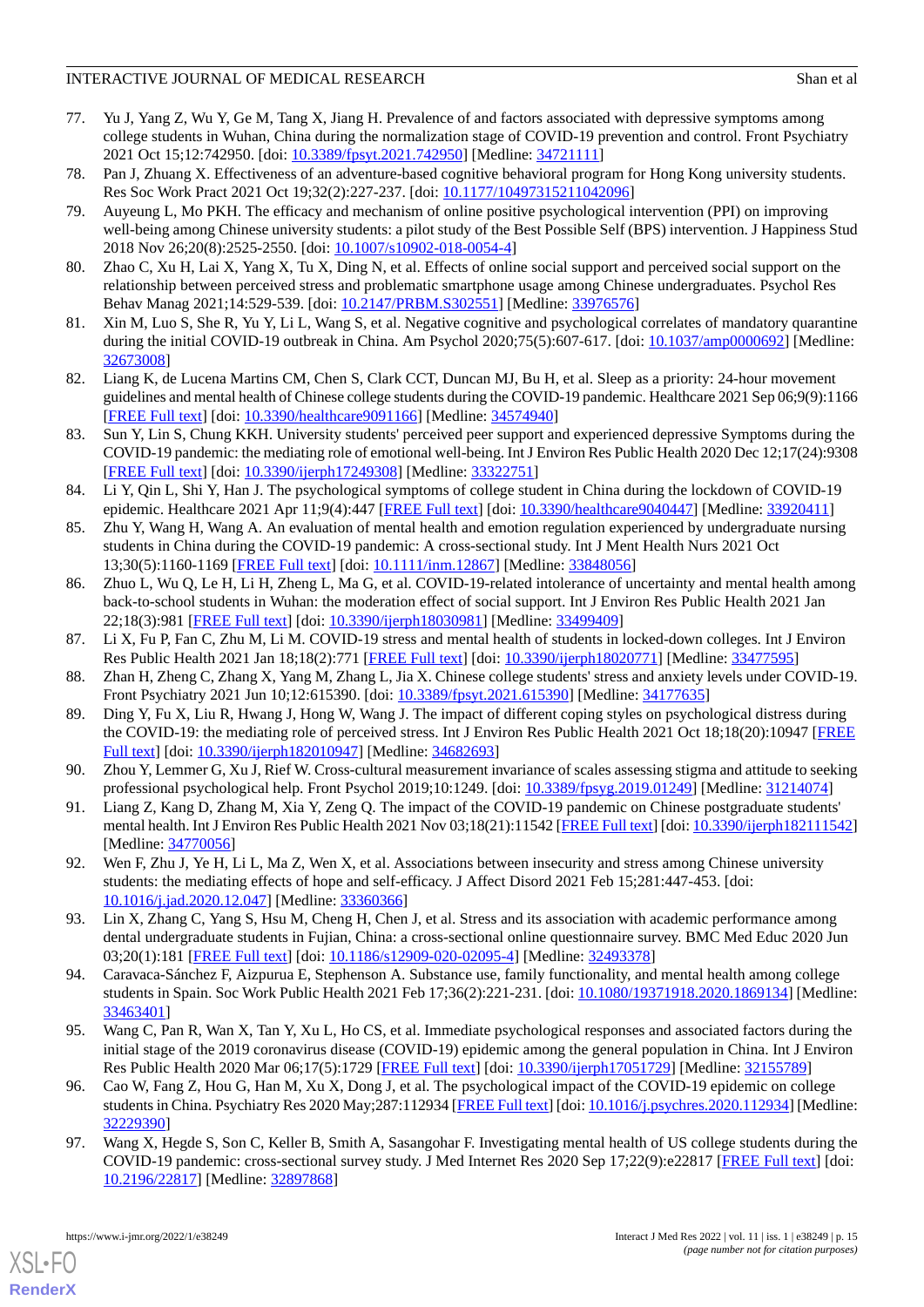- <span id="page-15-0"></span>98. Zou P, Sun L, Yang W, Zeng Y, Chen Q, Yang H, et al. Associations between negative life events and anxiety, depressive, and stress symptoms: A cross-sectional study among Chinese male senior college students. Psychiatry Res 2018 Dec;270:26-33. [doi: [10.1016/j.psychres.2018.09.019\]](http://dx.doi.org/10.1016/j.psychres.2018.09.019) [Medline: [30243129\]](http://www.ncbi.nlm.nih.gov/entrez/query.fcgi?cmd=Retrieve&db=PubMed&list_uids=30243129&dopt=Abstract)
- <span id="page-15-2"></span><span id="page-15-1"></span>99. Mak IWC, Chu CM, Pan PC, Yiu MGC, Chan VL. Long-term psychiatric morbidities among SARS survivors. Gen Hosp Psychiatry 2009 Jul;31(4):318-326 [[FREE Full text](http://europepmc.org/abstract/MED/19555791)] [doi: [10.1016/j.genhosppsych.2009.03.001](http://dx.doi.org/10.1016/j.genhosppsych.2009.03.001)] [Medline: [19555791\]](http://www.ncbi.nlm.nih.gov/entrez/query.fcgi?cmd=Retrieve&db=PubMed&list_uids=19555791&dopt=Abstract)
- 100. Yalcin I. Relationships between well-being and social support: a meta analysis study. Turkish J Psych 2015;26(1):21-32. [doi: [10.5080/u7769](http://dx.doi.org/10.5080/u7769)]
- 101. Zhu S, Zhuang Y, Ip P. Impacts on children and adolescents' lifestyle, social support and their association with negative impacts of the COVID-19 pandemic. Int J Environ Res Public Health 2021 Apr 29;18(9):4780 [\[FREE Full text\]](https://www.mdpi.com/resolver?pii=ijerph18094780) [doi: [10.3390/ijerph18094780](http://dx.doi.org/10.3390/ijerph18094780)] [Medline: [33947146\]](http://www.ncbi.nlm.nih.gov/entrez/query.fcgi?cmd=Retrieve&db=PubMed&list_uids=33947146&dopt=Abstract)
- <span id="page-15-3"></span>102. Meshi D, Ellithorpe ME. Problematic social media use and social support received in real-life versus on social media: associations with depression, anxiety and social isolation. Addict Behav 2021 Aug;119:106949. [doi: [10.1016/j.addbeh.2021.106949\]](http://dx.doi.org/10.1016/j.addbeh.2021.106949) [Medline: [33934007\]](http://www.ncbi.nlm.nih.gov/entrez/query.fcgi?cmd=Retrieve&db=PubMed&list_uids=33934007&dopt=Abstract)
- <span id="page-15-4"></span>103. Fu C, Wang G, Shi X, Cao F. Social support and depressive symptoms among physicians in tertiary hospitals in China: a cross-sectional study. BMC Psychiatry 2021 Apr 29;21(1):217 [\[FREE Full text\]](https://bmcpsychiatry.biomedcentral.com/articles/10.1186/s12888-021-03219-w) [doi: [10.1186/s12888-021-03219-w\]](http://dx.doi.org/10.1186/s12888-021-03219-w) [Medline: [33926402](http://www.ncbi.nlm.nih.gov/entrez/query.fcgi?cmd=Retrieve&db=PubMed&list_uids=33926402&dopt=Abstract)]
- <span id="page-15-5"></span>104. Pössel P, Burton SM, Cauley B, Sawyer MG, Spence SH, Sheffield J. Associations between social support from family, friends, and teachers and depressive symptoms in adolescents. J Youth Adolesc 2018 Feb 10;47(2):398-412. [doi: [10.1007/s10964-017-0712-6\]](http://dx.doi.org/10.1007/s10964-017-0712-6) [Medline: [28695369](http://www.ncbi.nlm.nih.gov/entrez/query.fcgi?cmd=Retrieve&db=PubMed&list_uids=28695369&dopt=Abstract)]
- <span id="page-15-6"></span>105. Rahman M, Amin R, Liton M, Hossain N. Disha: an implementation of machine learning based Bangla healthcare chatbot. 2019 Presented at: 22nd International Conference on Computer and Information Technology (ICCIT); December 18-20, 2019; Bangladesh. [doi: [10.1109/iccit48885.2019.9038579](http://dx.doi.org/10.1109/iccit48885.2019.9038579)]
- <span id="page-15-7"></span>106. Hao K. The pandemic is emptying call centers. AI chatbots are swooping in. MIT Technology Review. 2020 May 14. URL: <https://www.technologyreview.com/2020/05/14/1001716/ai-chatbots-take-call-center-jobs-during-coronavirus-pandemic/> [accessed 2022-02-07]
- <span id="page-15-9"></span><span id="page-15-8"></span>107. Judson T, Odisho A, Young J, Bigazzi O, Steuer D, Gonzales R, et al. Implementation of a digital chatbot to screen health system employees during the COVID-19 pandemic. J Am Med Inform Assoc 2020 Jul 01;27(9):1450-1455 [\[FREE Full](http://europepmc.org/abstract/MED/32531066) [text](http://europepmc.org/abstract/MED/32531066)] [doi: [10.1093/jamia/ocaa130](http://dx.doi.org/10.1093/jamia/ocaa130)] [Medline: [32531066\]](http://www.ncbi.nlm.nih.gov/entrez/query.fcgi?cmd=Retrieve&db=PubMed&list_uids=32531066&dopt=Abstract)
- <span id="page-15-10"></span>108. Miner AS, Laranjo L, Kocaballi AB. Chatbots in the fight against the COVID-19 pandemic. NPJ Digit Med 2020 May 4;3(1):65. [doi: [10.1038/s41746-020-0280-0](http://dx.doi.org/10.1038/s41746-020-0280-0)] [Medline: [32377576](http://www.ncbi.nlm.nih.gov/entrez/query.fcgi?cmd=Retrieve&db=PubMed&list_uids=32377576&dopt=Abstract)]
- <span id="page-15-11"></span>109. Mittal A, Agrawal A, Chouksey A, Shriwas R, Agrawal S. A comparative study of chatbots and humans. Int J Adv Res Comput Commun Eng 2016;5(3):1055-1057. [doi: [10.17148/IJARCCE.2016.53253\]](http://dx.doi.org/10.17148/IJARCCE.2016.53253)
- <span id="page-15-12"></span>110. AbuShawar B, Atwell E. Usefulness, localizability, humanness, and language-benefit: additional evaluation criteria for natural language dialogue systems. Int J Speech Technol 2016 Jan 4;19(2):373-383. [doi: [10.1007/s10772-015-9330-4](http://dx.doi.org/10.1007/s10772-015-9330-4)]
- 111. Følstad A, Skjuve M. Chatbots for customer service: user experience and motivation. 2019 Presented at: 1st International Conference on Conversational User Interfaces (CUI 2019); August 22-23, 2019; Dublin, Ireland. [doi: [10.1145/3342775.3342784](http://dx.doi.org/10.1145/3342775.3342784)]
- <span id="page-15-13"></span>112. Escobar DFSS, Noll PRES, Jesus TFD, Noll M. Assessing the mental health of Brazilian students involved in risky behaviors. Int J Environ Res Public Health 2020 May 22;17(10):3647 [[FREE Full text](https://www.mdpi.com/resolver?pii=ijerph17103647)] [doi: [10.3390/ijerph17103647](http://dx.doi.org/10.3390/ijerph17103647)] [Medline: [32455911](http://www.ncbi.nlm.nih.gov/entrez/query.fcgi?cmd=Retrieve&db=PubMed&list_uids=32455911&dopt=Abstract)]
- <span id="page-15-14"></span>113. Leskelä U, Rytsälä H, Komulainen E, Melartin T, Sokero P, Lestelä-Mielonen P, et al. The influence of adversity and perceived social support on the outcome of major depressive disorder in subjects with different levels of depressive symptoms. Psychol Med 2006 Mar 28;36(6):779-788. [doi: [10.1017/s0033291706007276](http://dx.doi.org/10.1017/s0033291706007276)]
- <span id="page-15-15"></span>114. Hallgren M, Lundin A, Tee FY, Burström BO, Forsell Y. Somebody to lean on: Social relationships predict post-treatment depression severity in adults. Psychiatry Res 2017 Mar;249:261-267. [doi: [10.1016/j.psychres.2016.12.060](http://dx.doi.org/10.1016/j.psychres.2016.12.060)] [Medline: [28131948](http://www.ncbi.nlm.nih.gov/entrez/query.fcgi?cmd=Retrieve&db=PubMed&list_uids=28131948&dopt=Abstract)]
- <span id="page-15-16"></span>115. Folkman S. Stress, coping, and hope. Psychooncology 2010 Sep 26;19(9):901-908. [doi: [10.1002/pon.1836\]](http://dx.doi.org/10.1002/pon.1836) [Medline: [20799373](http://www.ncbi.nlm.nih.gov/entrez/query.fcgi?cmd=Retrieve&db=PubMed&list_uids=20799373&dopt=Abstract)]
- <span id="page-15-17"></span>116. Yan L, Gan Y, Ding X, Wu J, Duan H. The relationship between perceived stress and emotional distress during the COVID-19 outbreak: effects of boredom proneness and coping style. J Anxiety Disord 2021 Jan;77:102328 [[FREE Full text](http://europepmc.org/abstract/MED/33160275)] [doi: [10.1016/j.janxdis.2020.102328\]](http://dx.doi.org/10.1016/j.janxdis.2020.102328) [Medline: [33160275\]](http://www.ncbi.nlm.nih.gov/entrez/query.fcgi?cmd=Retrieve&db=PubMed&list_uids=33160275&dopt=Abstract)
- <span id="page-15-18"></span>117. Reavley N, Jorm A. Prevention and early intervention to improve mental health in higher education students: a review. Early Interv Psychiatry 2010 May;4(2):132-142. [doi: [10.1111/j.1751-7893.2010.00167.x\]](http://dx.doi.org/10.1111/j.1751-7893.2010.00167.x) [Medline: [20536969\]](http://www.ncbi.nlm.nih.gov/entrez/query.fcgi?cmd=Retrieve&db=PubMed&list_uids=20536969&dopt=Abstract)
- 118. Davenport TA, Cheng VWS, Iorfino F, Hamilton B, Castaldi E, Burton A, et al. Flip the clinic: a digital health approach to youth mental health service delivery during the COVID-19 pandemic and beyond. JMIR Ment Health 2020 Dec 15;7(12):e24578 [\[FREE Full text](https://mental.jmir.org/2020/12/e24578/)] [doi: [10.2196/24578\]](http://dx.doi.org/10.2196/24578) [Medline: [33206051\]](http://www.ncbi.nlm.nih.gov/entrez/query.fcgi?cmd=Retrieve&db=PubMed&list_uids=33206051&dopt=Abstract)
- 119. Kemp J, Chorney J, Kassam I, MacDonald J, MacDonald T, Wozney L, et al. Learning about the current state of digital mental health interventions for Canadian youth to inform future decision-making: mixed methods study. J Med Internet Res 2021 Oct 19;23(10):e30491 [[FREE Full text](https://www.jmir.org/2021/10/e30491/)] [doi: [10.2196/30491\]](http://dx.doi.org/10.2196/30491) [Medline: [34665141\]](http://www.ncbi.nlm.nih.gov/entrez/query.fcgi?cmd=Retrieve&db=PubMed&list_uids=34665141&dopt=Abstract)